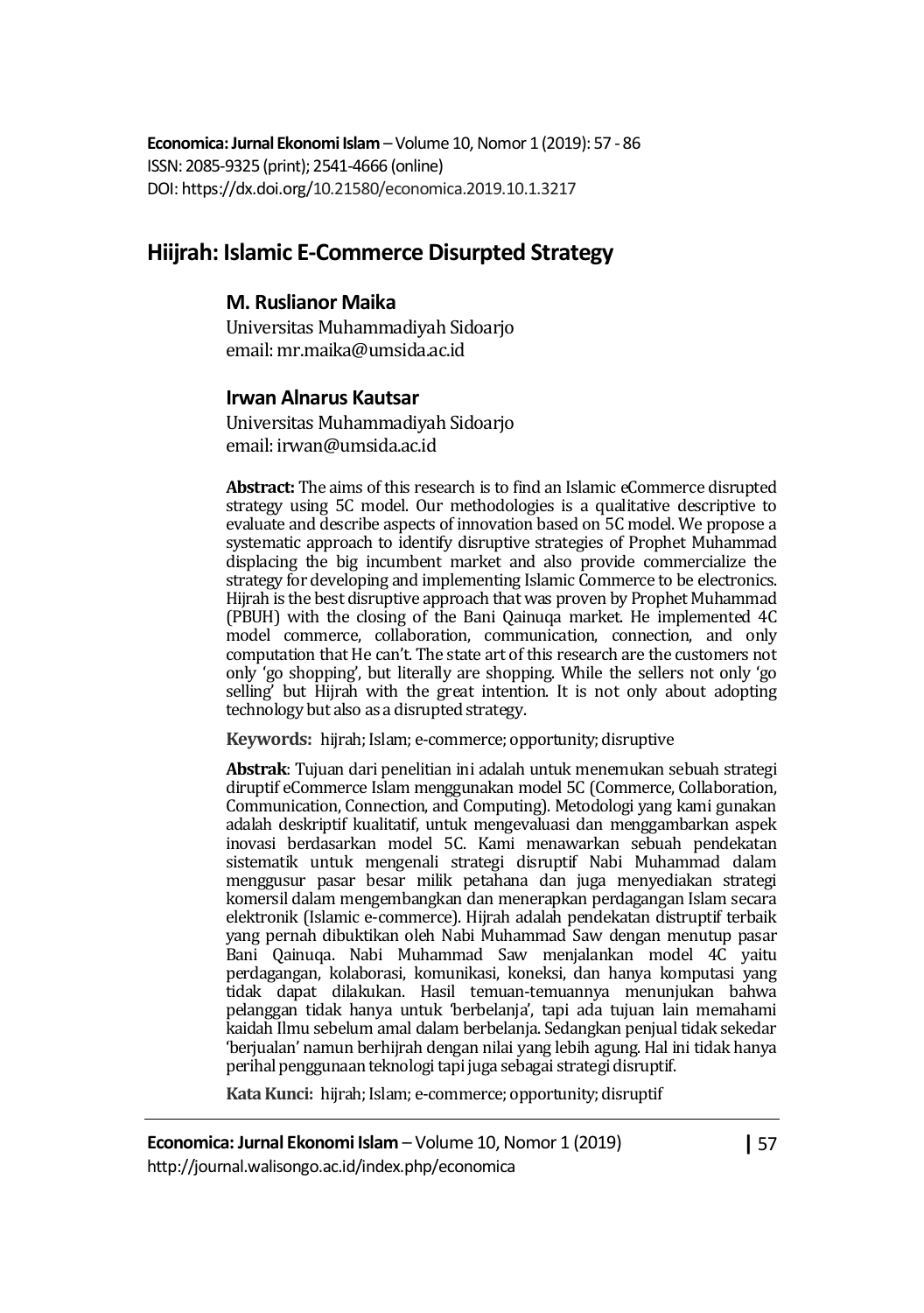#### **Introduction**

Hijrah (emigrate) is the journey of Prophet Muhammad (PBUH) with His friends and family from Mecca to Yathrib, later renamed by him by Medina (Al-Mubarkpuri 2015). Allah SWT said in the Quran Surah 4 words 100 "And whoever Hijrah (emigrates) in the way of Allah will find in the earth many reinstatements and an affluence" (Quran.com 2016). In business perspective, Hijrah is about compelling reason to change their way. But to be great, Moslem needs Allah to change it. Allah SWT said in the Quran Surah 13 words 11 "Indeed, Allah will not change the condition of a people until they change what is in themselves" (Quran.com 2016). So, for creating new opportunity, we can do the new things by the value of Hijrah. It will disrupt itself with the helping of Allah SWT.

Even there is no requirement to transform a modern Islamic economics (Kadar and Masum 2011). Todays of market was shift to be electronic commerce known by e-commerce. Muslim would be wondering if the new manifestation of business will be reliable starting with the Islamic law side of the point from claiming to see (Zainul, Osman, and Mazlan 2004). Then the future research on e-commerce in service is understanding on how to identify and reach the newest breed of customers (Govindarajulu et al. 2004). To do it, researcher should understand the phenomenon on doing business according to Islamic perspective that would emigrate (Hijrah) the intention of sellers and buyers and adhere to Islamic principles (Shah et al. 2004). Consequently, There are cushion concerns among Muslims regarding electronic transaction from technological (e-commerce) and Islamic Law perspectives which require Islamic scholars to examine (Abdulgani and Suhaimi 2014). The principles of Islamic e-commerce differentiation should be about profit and Falah (glory) maximization (Mohammad and Shahwan 2013). When commerce maximize the profit, than alms - like zakah, infaq, shadaqah and waqaf - made balance the unbalance commerce as the impact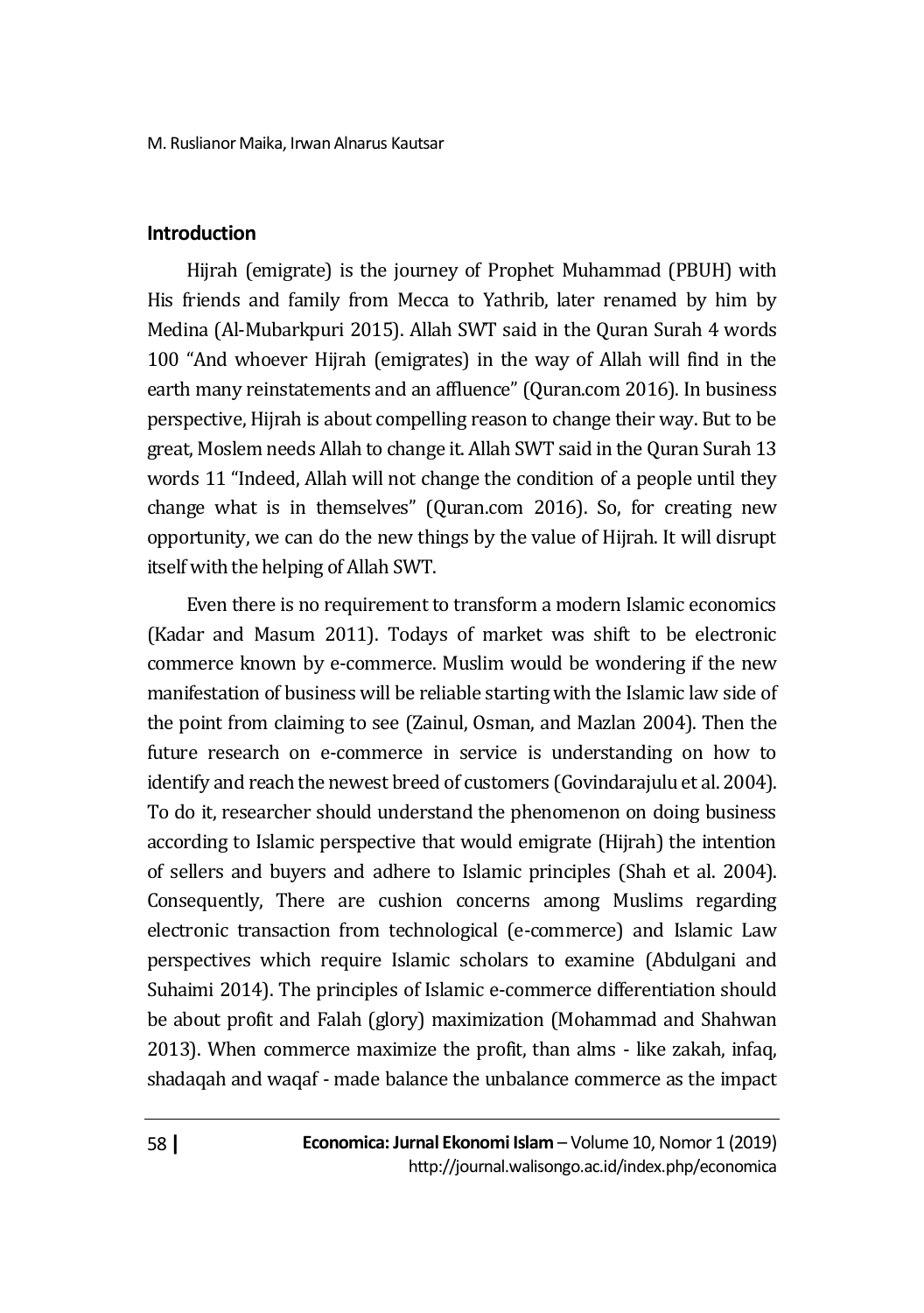of Riba (interest) system and also reach the Falah (glory) (Shah et al. 2004);(Iqbal 2017);(OJK 2015).

When prophet Muhammad (PBUH) disrupted the Bani Qainuqa Market, He was balanced commerce with alms, where the market as a Waqf from him. He was set up two key elements before the development of Medina market with production and trade (Omer 2011). He also was prepared the Muslim traders to comply the law of Islam, because if Muslim didn't prepare knowledge than they can be plunged into misery of forbidden transaction (Al-Mubarkpuri 2015). Even it is the most hated place but traders/sellers are the best profession and Muslim to be ordered it. Friends said "Once the Prophet, was asked about the livelihoods of the most good. He replied, 'A man works with his hands and every purchase Mabrur."(bin Ḥanbal 2001);(Hajr 2003).

Today, In line with that, what consumer desire with the pace of technology, payment, and logistics are shopping at every time and everywhere (Bjørnland et al. 2015);(EY 2016);(EY 2017);(Riedl, Farag, and Korenkiewicz 2016). While The path purchase from commerce to ecommerce hasn't changed consumer experience stages (awareness, consideration, conversion, and evaluation) (KPMG 2017). The change is the journey itself that will alter the motive of selling and purchasing. Many research about Islamic ecommerce only discuss in the perspective of customers [(M. B. Ribadu and W. N. W. A. Rahman 2016a), (Abdulgani and Suhaimi 2014), (M. A. Suhaimi et al. 2013)], payment processing (Amboala et al. 2015), sharia compliance [(Ribadu and Rahman 2017), (Zainul, Osman, and Mazlan 2004), (Mokhtar et al. 2013), (M. Muhammad et al. 2013), (Ribadu and Wan Ab. Rahman 2017), (M. R. Muhammad, Muhammad, and Mohammed Khalil 2013)], aspect and challenges [(Amin 2008), (Shah et al. 2004), (Alotaibi and Asutay 2015)].

In this paper we will answer the desire of Moslem society about Islamic electronic transaction. The value of Hijrah have an new thing to build them as

**|** 59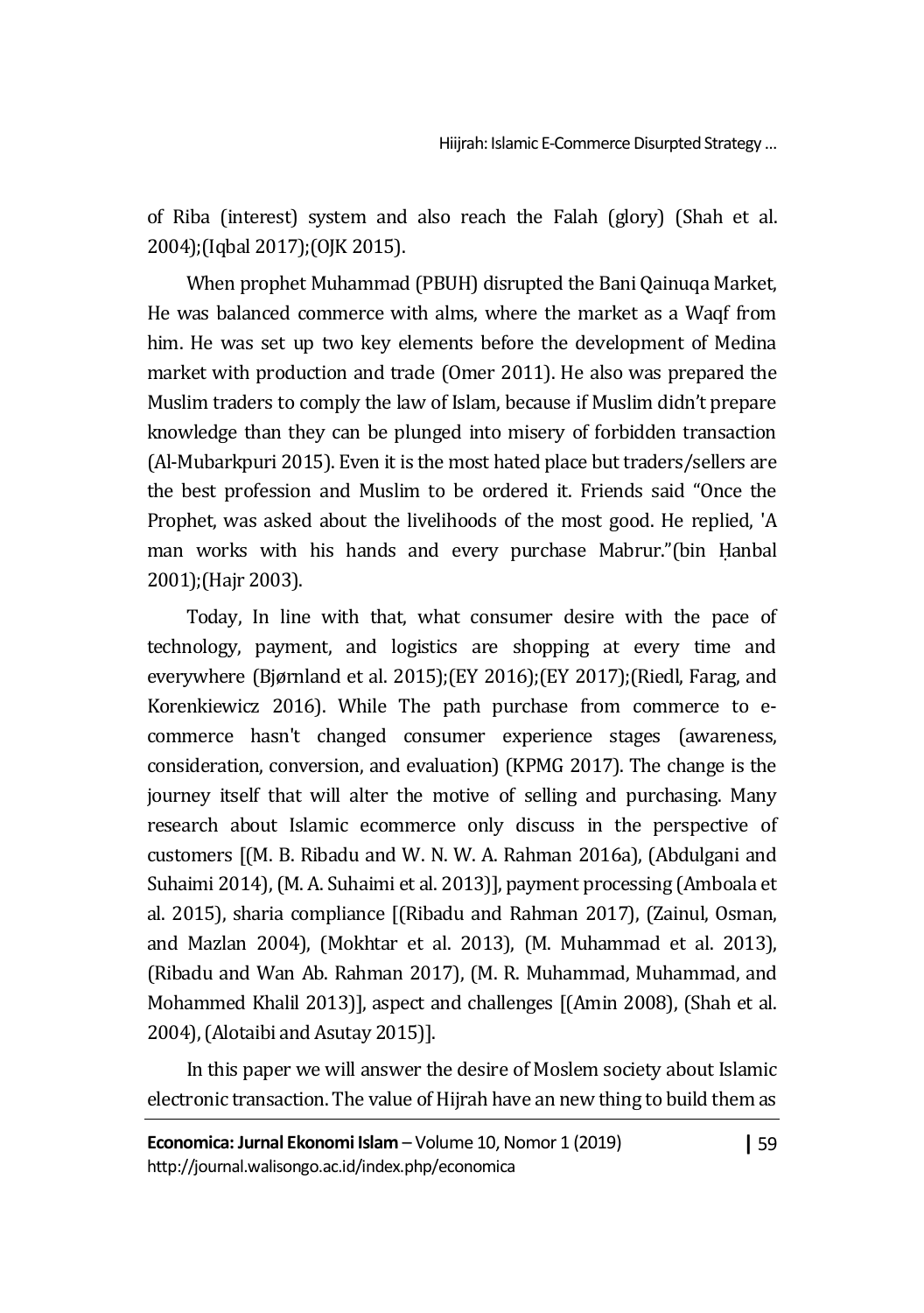the epicenter of disruption for making the new opportunity in Islamic e-Commerce with the balancing of commerce and alms. It comes from the spirit of Quran in Surah 2 words 275-276 that in line with Surah 17 words 81. It means, If the truth has never built then falsehood will not be replaced. Incumbent today is falsehood that highly structured and systematic, so disruptive strategy will come from the value of Hijrah. We identify state of the art of value of Hijrah through 4 aspect that include commerce, collaboration, communication and connection (4C) and also complementary with computation as the strategy of commercializing Islamic e-Commerce.

#### **Literature Review**

### **Islamic Economic Point of View**

The science of Islamic economic come up since the last period of prophet from the practice of Prophet Muhammad as an entrepreneur (Mohammad and Shahwan 2013). An economic system should achieve the objective of Islamic law in order to serve the responsibility as a leader of the earth and deserve the Falah (glory) (Su'ud 1994). Falah (glory) has been common objective of Islamic economic, it is not only vertical type of relationship but covers human activities to fulfillment a mercy to the worlds (Mohammad and Shahwan 2013);(Chapra 1992)(Khan 1995);(Chaudry 1999)*.* A financial framework identifies to Islamic wealth management in a society that empowering or confining the wealth through utilizing the method of production through three main aspects: (1) Ownership of property, commodities and wealth. (2) Allocation of ownership. (3) Distribution of wealth among the people (Ayub 2007).

The basic principles of Islamic transaction (*mu'āmalāt*) are that the purpose of financing should devoid of Riba, Maysir, Gharar, unjust, Haram and the financing adhere with Islamic law of contract (Shanmugam and Zahari 2009). Capitalist system is treated money as a commodity besides being a medium of exchange and measure of value. Like other commodities,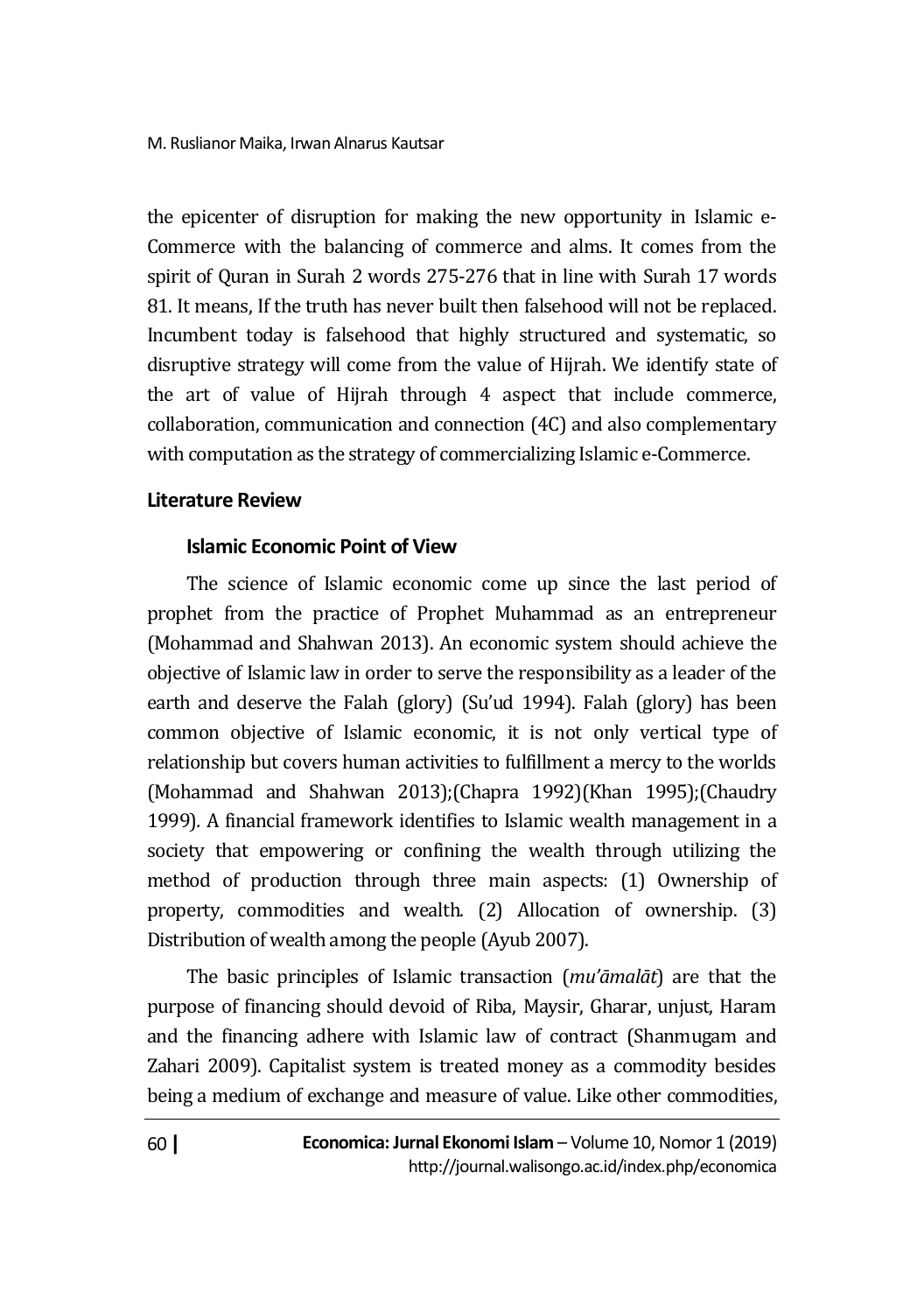it has a price and the price means Riba or usury (Khan 1995). Riba or usury scientifically assigns value added that must be paid by the borrower for a loan or for an extra time of loan (Askari, Iqbal, and Mirakhor 2015).

Allah *SWT* was said in the Qur'an, there are two different concepts that can drive the economy, it divided two halal concepts with the sale and purchase and Shadaqah (alms) (Iqbal 2017). Allah SWT said in the Quran surah 2 words 275 "…Allah has permitted trade and has forbidden interest…" (Quran.com 2016). Allah also said in the Quran surah 2 words 276 about Shadaqah (alms) that will gives increase for charities or shadaqah (Quran.com 2016)(See figure 1).

The other concept is haram, it was as a big system in the world. It is known by interest or usury or Riba when it concept against with the others. Allah *SWT* said in the Quran about Riba surah 30 words 39 "And whatever you give for interest to increase the wealth of people will not increase with Allah. But what you give in zakah, desiring the countenance of Allah - those are the multipliers" (Quran.com 2016). Riba was embedded in the way of life of people include Muslim, whereas Allah SWT invites war against people who operate business with Riba. Allah SWT said in the Qur'an Surah 2 words 279 "And if you do not, then be informed of a war [against you] from Allah and His Messenger…" (Quran.com 2016).

As mention above, the worst and most hated place is market where commerce and e-commerce be placed. The very basic differentiation both is event of transaction, where commerce event is face to face known by offline (without network) while e-commerce using computer network known by online (Kutz 2016). We resume in the Quran and Hadith that there two big picture of commerce, first is commerce as a trade include Halal/permitted and blessed of commerce and second is commerce with Allah as a fertilized and doubled of commerce.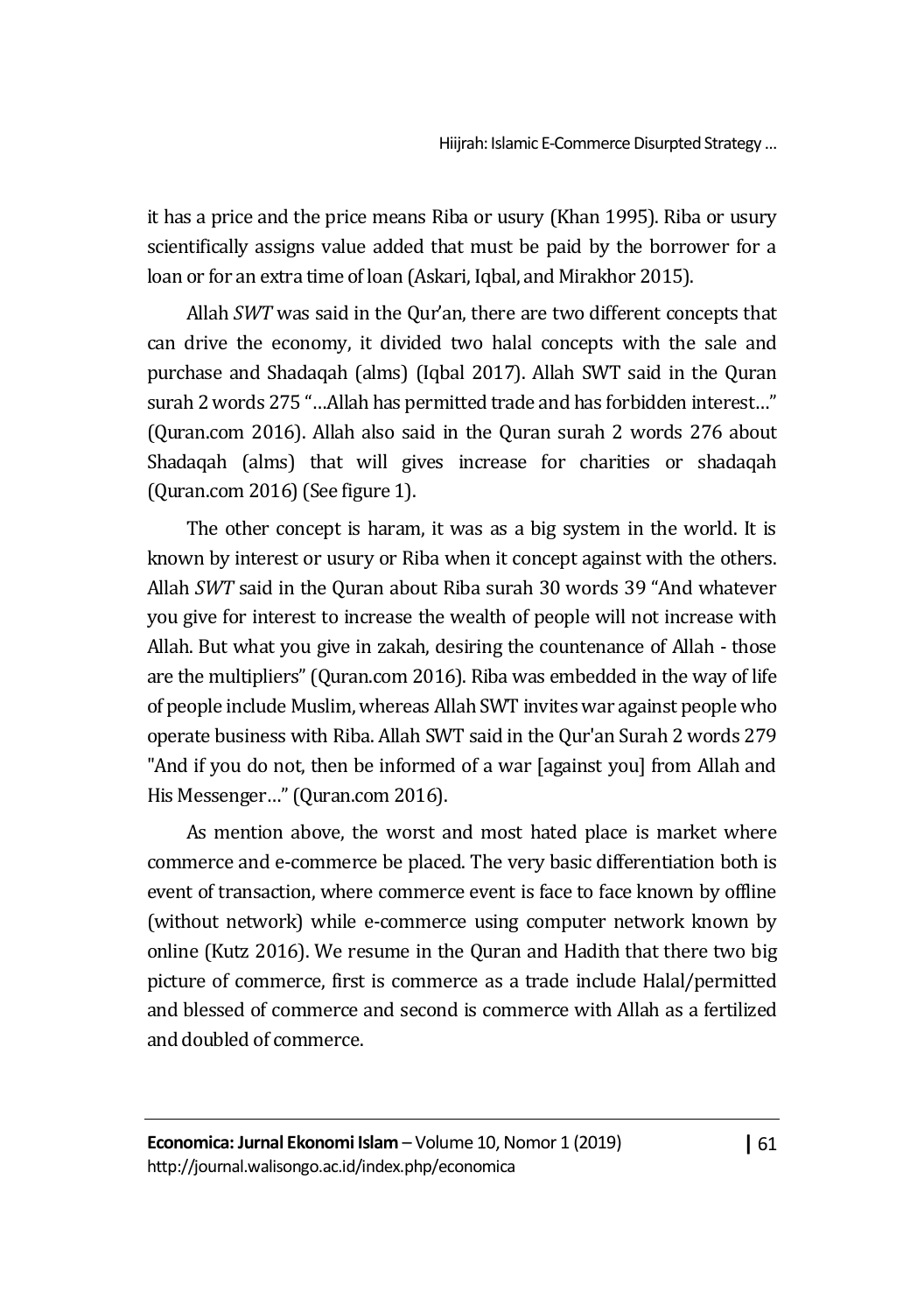

**Figure 1.** Islamic Economy Concepts Islamic Commerce Perspective

Quran said in the Surah 2 words 275 about permitted trade or commerce and blessed of commerce by hadith by Hakim bin Ibn Hizam (may Allah be pleased with him) reported that: Rasulullah (PBUH) said "both parties in a business transaction have a right to annul it so long as they have not separated; and if they tell the truth and make everything clear to each other (i.e., the seller and the buyer speak the truth, the seller with regard to what is purchased and the buyer with regard to the money) they will be blessed in their transaction, but if they conceal anything and lie, the blessing on their transaction will be eliminated (Muslim 2005);(Nawawi 2014).

Furthermore, Rasulullah (PBUH) said about fertilized commerce by Abu Huraira (Allah be pleased with him) reported "When a man dies, his acts come to an end, but three, repeating charity, or knowledge (by which people) benefit, or a pious son, who prays for him (for the Deceased)" (Muslim 2005);(Sunnah.com 2018c). The last is double margin of commerce when Allah said in the Quran surah 57 words 18 "Indeed, the men who practice charity and the women who practice charity and [they who] have loaned Allah a goodly loan - it will be doubled for them, and they will have a noble reward" and surah 64 words 17 "If you loan Allah a goodly loan, Allah will double it for you and forgive you. And Allah is Most Appreciative and Forbearing"(Quran.com 2016).

> **Economica: Jurnal Ekonomi Islam** – Volume 10, Nomor 1 (2019) http://journal.walisongo.ac.id/index.php/economica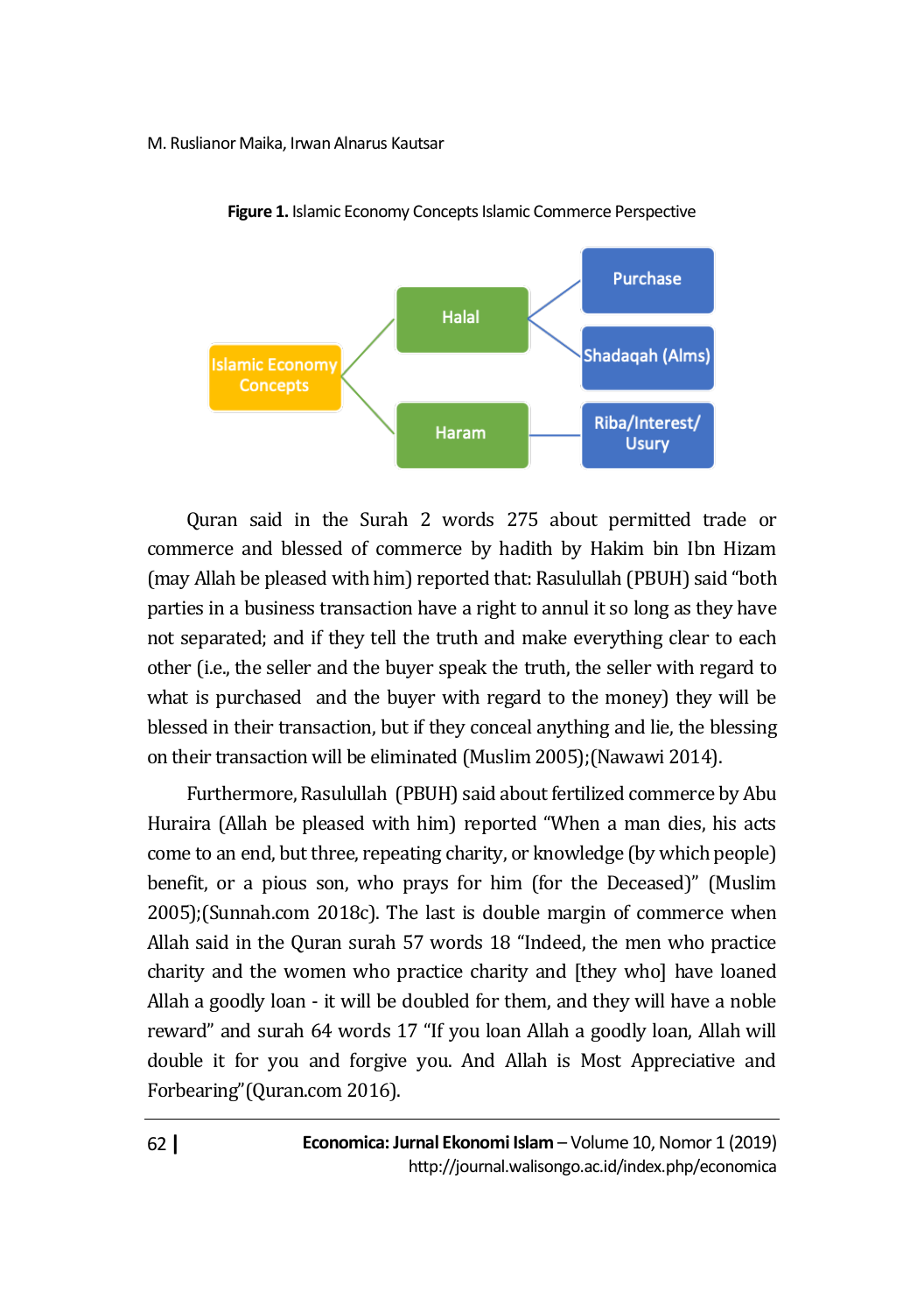In general, we classify that there are three types of commerce in the perspective of Islam. First is selling and buying activities in the market known by trading in the Quran surah An-Nisa words 29 "O you who have believed, do not consume one another's wealth unjustly but only [in lawful] business by mutual consent…".

Islam teaches about *tijāratun* not only about the amount of revenue gained in the market from a business activity exceeds the expenses, costs, and taxes needed to sustain the activity. Commerce or *tijāratun* in the perspective of Islam are two sides interrelated of relationship where the horizontal relationship (worldly commerce) between Traders or تاجر) *tajir*) and buyers will not release the hereafter commerce (vertical relationship) with Allah SWT. It is essential to know a thing first (Syariah law) before saying or acting (commerce) upon it (Sunnah.com 2018b).

The new thing of commerce that we are looking for is started at the mosque as the opposite of the market where commerce is placed. It is why Muslim Hijrah (emigrated) should know a thing first like Islamic law especially for a man. Because the high potentials unlawfulness of commerce will tend to do by a man. The Special requirement whom never neglected of commerce was written in the Quran surah An-Nur words 36-37. They are men (traders) whom always pray and giving Zakat and remembering ALLAH in the morning and evenings at the mosque. (Quran.com 2016).

The three types of factor that need to be managed carefully to create the new thing that can create the opportunity for disruption. It is resources, process, and values (Bower and Christensen 1995), (Christensen and Overdorf 2000), (Christensen, Johnson, and Rigby 2002), (Christensen, Raynor, and McDonald 2015). A man who means in the surah An-Nur 36-37 above is the main resources that can make the trembling of incumbent company to be displaced. But, Muslim traders should be careful from neglectful commerce and or distortion of Allah SWT. It is important to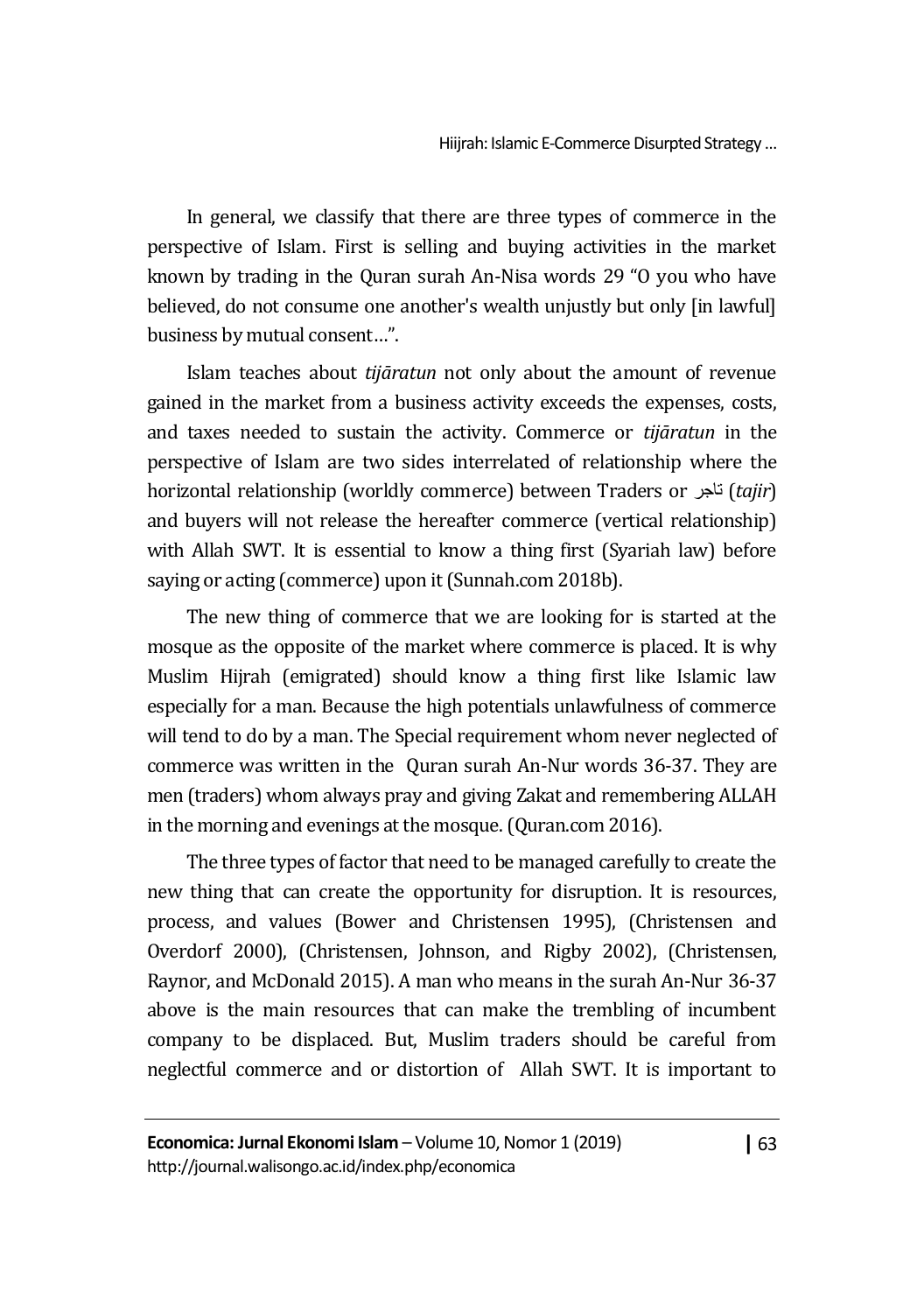prepare the trader's man by design and on mission to set up the commerce who comply with Islamic law.

# **Hijrah (Emigrate) Market (Open Business Model)**

After Hijrah (emigrate) from Mecca to Medina, Rasulullah (PBUH) was formerly developing Medina market because of economic control by Jew. That is the new things who Rasulullah (PBUH) believes that can create the opportunity in the future. Madina Market is as antithesis of Arabic Jewish (Bani Qainuqa) market to avoid Moslem for eating illegal things [as Bribes and Riba (usury), etc]. Allah SWT said in the Quran Surah 5 words 62 about The Jewish habits hastening into sin and aggression and the devouring of [what is] unlawful. If we See figure 1 above compare what Jew did it, Muslim should clear that in developing Islamic economy, they can't mix the truth or halal with something forbidden or haram but they also can't only doing commerce. It should be balance between commerce and alms. Allah SWT said in the Quran Surah 2 words 42 "And do not mix the truth with falsehood or conceal the truth while you know [it]".

Medina market was opened to disruption and try to displace the incumbent in order to facilitating Muslim - Hijrah - traders. It was transformed cemetery into small market where have given direct access to traders - product owner – that had been too expensive and too complex for the Jewish Market. It places of rendezvous and interact between customers and traders who dependent each other's is formerly known with Platform (Eisenmann, Parker, and Alstyne 2006). Rasulullah (PBUH) was succeeded in open-access platform and market entry.

Rasulullah (PBUH) was succeed to open new business model where the market performs two functions of disruption: (1) creates value, (2) captures value. He also was proven to offers lower performance and less functional at lower price that was typically disrupter performed. What value of Rasulullah (PBUH) have been created? Allah SWT said in the Quran Surah 3 words 110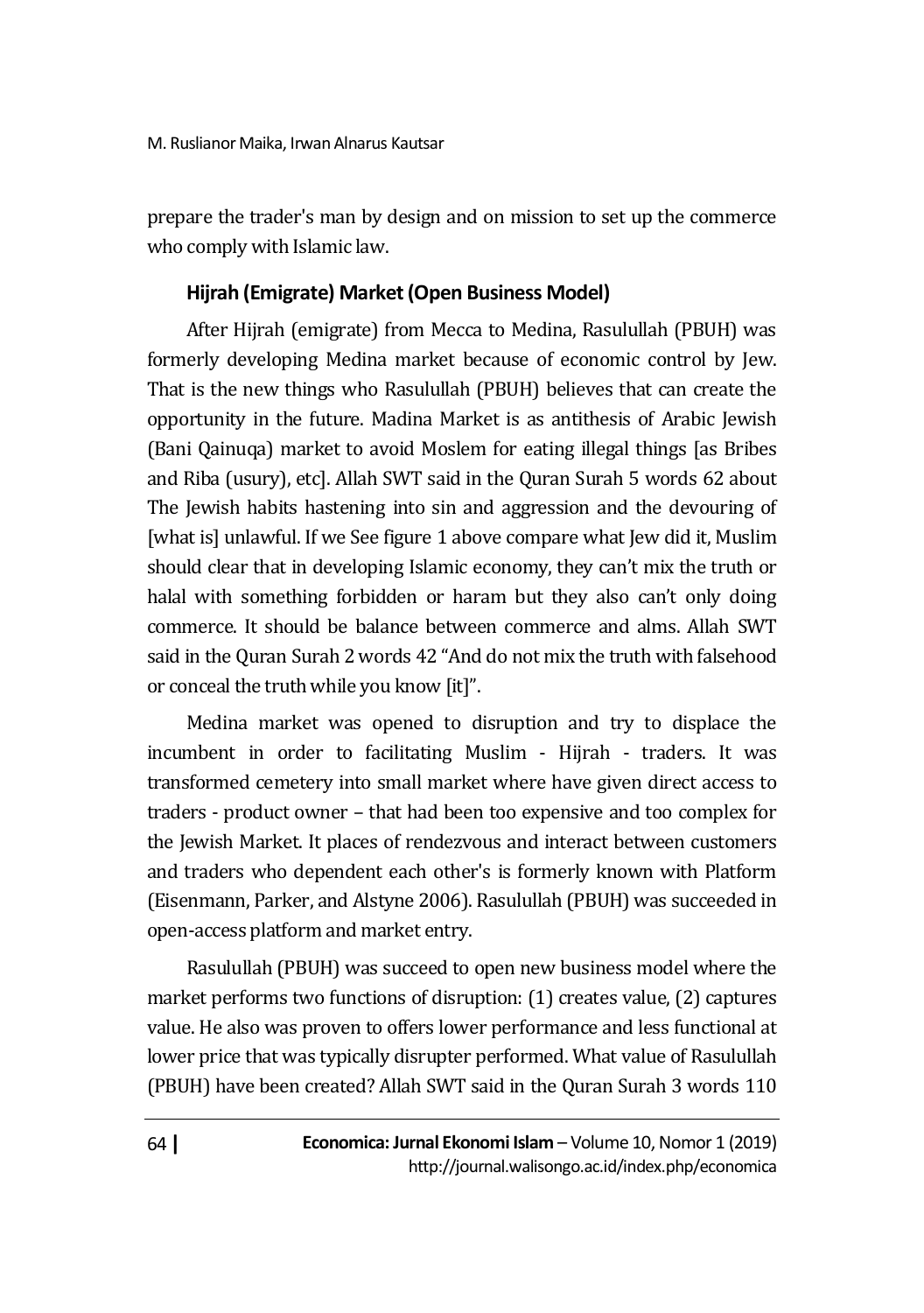that means, Rasulullah *(PBUH)* was accompanied with the best trader even He has five follower as the richest Muslim as that time. If we compare the whole wealth of Abdurrahman bin Auf with Bill Gates, he was 6 times richer than the Bill Gates. But after Hijrah, he had left all his wealth back in Mecca and build a business start-up with nothing in Medina.

Abdurrahman bin Auf is one example of the series activities in Medina market when Rasulullah (PBUH) try create value that could enable a new set of customers to consider and made trading so simple and inexpensive. Media market was built as an endowment (Waqf) from Rasulullah, however After launching the market, Rasulullah (PBUH) said: *"This is your market, it is not to be narrowed (by acquiring and building, for instance) and no tax is to be collected from it."* (Al-Mubarkpuri 2015). Consequently, the Jewish market was priced to be expensive going through decreased of revenues and finally closed because all customer moved to the Media market. Medina market was successful in capturing value by establishing a unique resources (great traders), asset (endowment/Waqf), the series of activities and deserve a competitive advantage (Chesbrough 2006).

# **Methods**

Some methodologies, framework, instruments, tools and decisionsupport system have been proposed to identify, build and forecast disruptive technology. The types are potential technology disruption (Christensen, Raynor, and McDonald 2015), (Bower and Christensen 1995) (Rigby 2015), identify and develop (Christensen, Johnson, and Rigby 2002), commercialize disruptive technologies (S. K. Kassicieh et al. 2002), road mapping disruptive technology (Walsh 2004), text mining literature (Kostoff, Boylan, and Simons 2004), multi-stage factor of decision-making (Rafii and Kampas 2002), framework (Kilkki et al. 2018) and also Hijrah propose by prophet Muhammad (PBUH).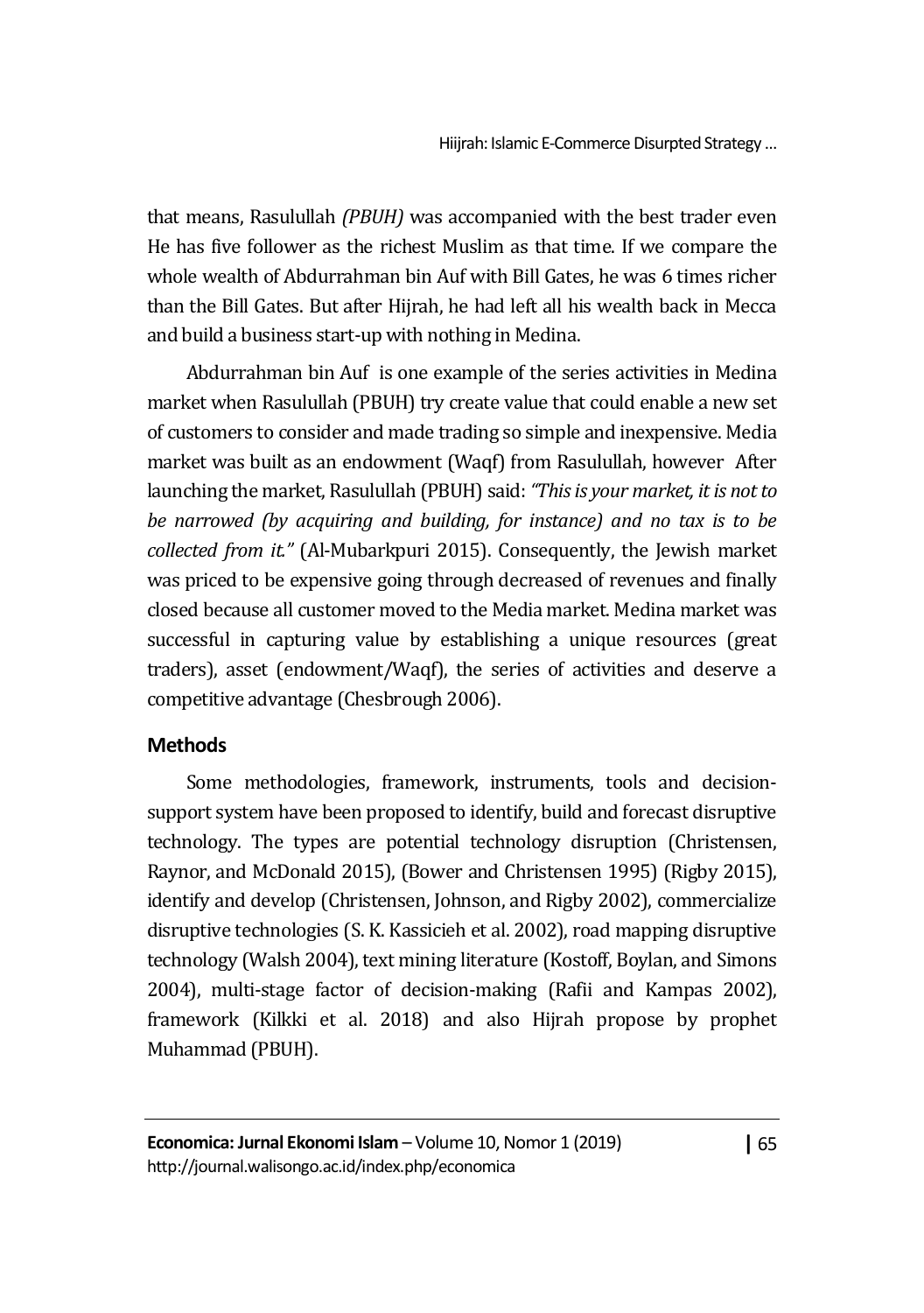This research is qualitative. The type of study is descriptive. To evaluate of aspect of innovational opportunities, we conducted several exploratory interviews with Islamic scholar who experts in jurisprudence (fiqh) of commerce transaction. The practitioners are adviser for different community such as Indonesian Muslim Entrepreneurs Community, Islamic Banker, ex-Banker (Entrepreneurs), Founder of TAWAF (Indonesian Waqf & Ta'awun Foundation), Founder of Start-up Technology, founder of Indonesia commerce transaction (*mu'āmalāt*) school (Sekolah Muamalah Indonesia). Each of them was questioned about one of the potential of disruptions on electronic commerce. These interviews consisted in open and semi-open questions and took place between November 2017 and March 2018 and each lasted in two-eight hours.

To describe aspect of innovational opportunities, we identify aspect of ecommerce as propose by Vladimir Zwass, he proposed five main activity of ecommerce: commerce, collaboration, communication, connection and computation (5C model). After that, we evaluate aspect of the innovational opportunities based on 5C model (Zwass 2014)*.*

# **Results and Discussion**

# **E-Commerce**

As mention above, the very basic understanding of e-commerce is even of transaction. E-commerce runs with the electronic network and the internet, involving a wide range of commercial transaction of seller and buyer in sale and purchase of goods and services (Rillo and dela Cruz 2016). The term E-commerce also includes activities throughout the value chain of the transaction process, and includes activities such as delivery of goods to locations favored by consumers (Competition Commision Singapore 2017).

While the basic proposed framework of Islamic e-commerce is categorized into two; Islamic law of contract, and Sharia prohibition in e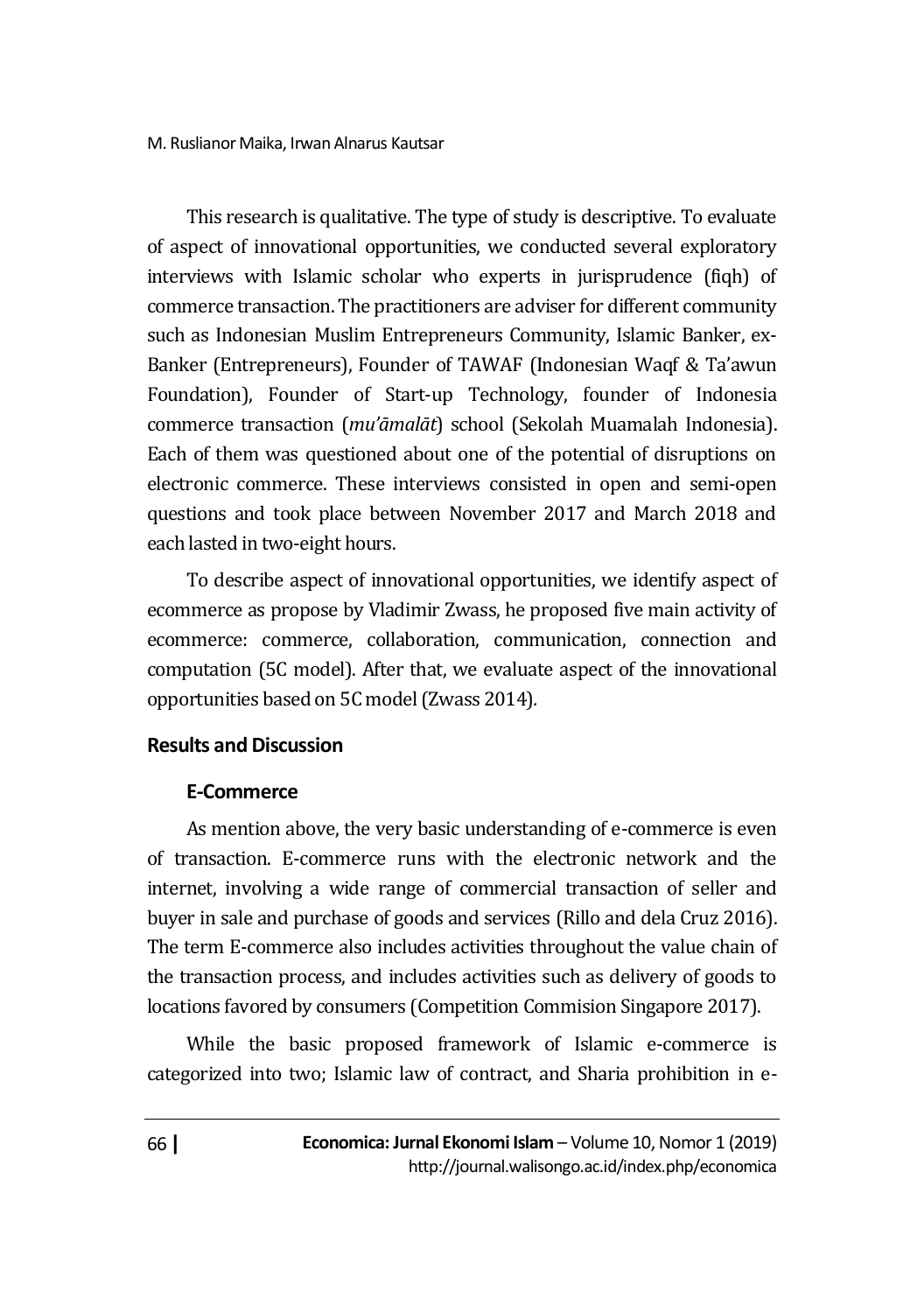Hiijrah: Islamic E-Commerce Disurpted Strategy…

commerce (M. Muhammad et al. 2013);(M. B. Ribadu and W. N. W. A. Rahman 2016a). However the very important principles of commercial transaction at e-commerce will encompassing (1) offer and acceptance, (2) buyer and seller, (3) object and price (M. Muhammad et al. 2013);(M. B. Ribadu and W. N. W. A. Rahman 2016b);(M. R. Muhammad, Muhammad, and Mohammed Khalil 2013);(Ribadu and Rahman 2017). It is also include with the term of *Khiyar* (option), it refers to the authority given to buyer & seller to rescind a contract of sale (Ribadu and Wan Ab. Rahman 2017). We are also include devoid of unjust in our framework as a prohibited transaction in ecommerce (Tarmizi 2013).

Today, both Muslim consumers and Muslim traders have had a movement that driven by awareness to adhere Islamic law and implemented in all of the models of business transaction (M. A. Suhaimi et al. 2013). It is what we call about "Hijrah Transaction" as a new market, when Muslim were not pay attention about their accumulate of wealth shift to studied about all of their transaction and make them comply to Islamic law. Why? Because Allah said in the Quran as the requirement of being a pious Muslim in the Surah 2 words 278 "O you who have believed, fear Allah and give up what remains [due to you] of interest/Riba, if you should be believers" (Quran.com 2016).

In order to facilitate Muslim to "hijrah transaction", we proposed seller verification framework as the requirements for Islamic purchase principles on Islamic e-commerce as a mention below (Figure 2). But if we compare in generic registry process at all e-commerce platform, we found there is no verification about sellers in order to understand what kind of sellers of them. It tends to unlawful of Islam if sellers (users platform) didn't verified yet, whether the sellers as (1) the agent of the owners of goods, (2) owner of goods and or (3) the producer (See figure 2). The verification process is very important to avoid one of the Hadith Rasulullah (PBUH) narrated by Hakim bin Hizam, " Hakim asked (the Prophet): Messenger of Allah, a man comes to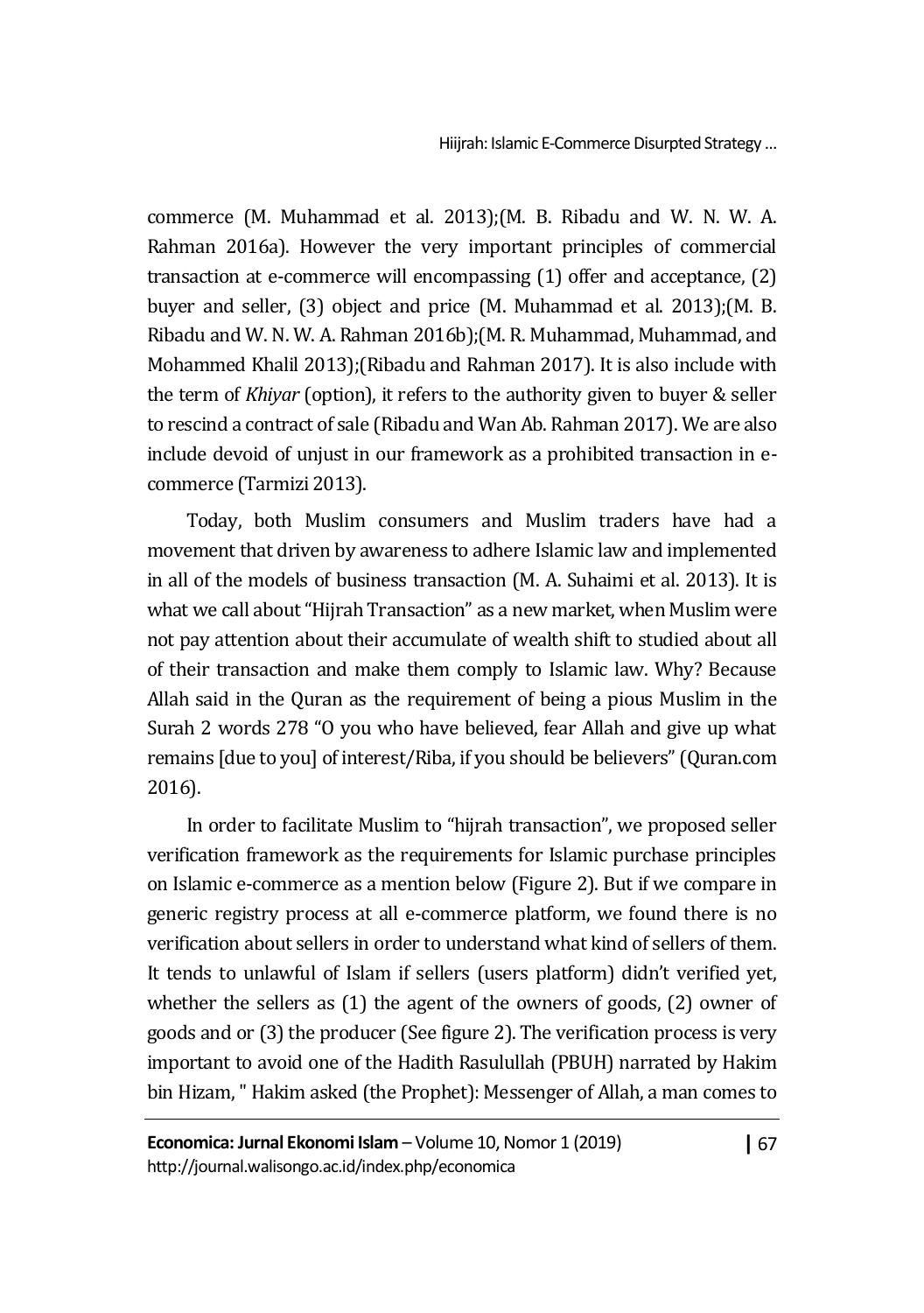me and wants me to sell him something which is not in my possession. Should I buy it for him from the market? He replied: Do not sell what you do not possess"(Sunnah.com 2018d).

But in the Medina market was easy to verified what kind of sellers of them, the problem will emerge when e-commerce platform owner can't see them. They didn't know whether they sell goods what they are owned or not yet. It is important devoid of gharar (uncertainty) and it is means there is uncertainty over the product whether it was bought by seller/trades or have not been handed over. Because if the seller was bought the goods doesn't necessarily recognized as the owner until handover. But it can be different between if the seller as the agent of the owner of goods, they recognized as the owner of goods as long as it has got a permission from the owner and also with the term and condition require. Prophet Muhammad *(PBUH)* said about agent in the hadith, Jabir bin Abdullah narrated, 'I intended to go to Khaibar, so I went to the Prophet Muhammad (to tell him) and he said to me, "If you meet my agent (who collects the Zakah property) at Khaibar, take fifteen Awsuq from him." (Hajr 2003).



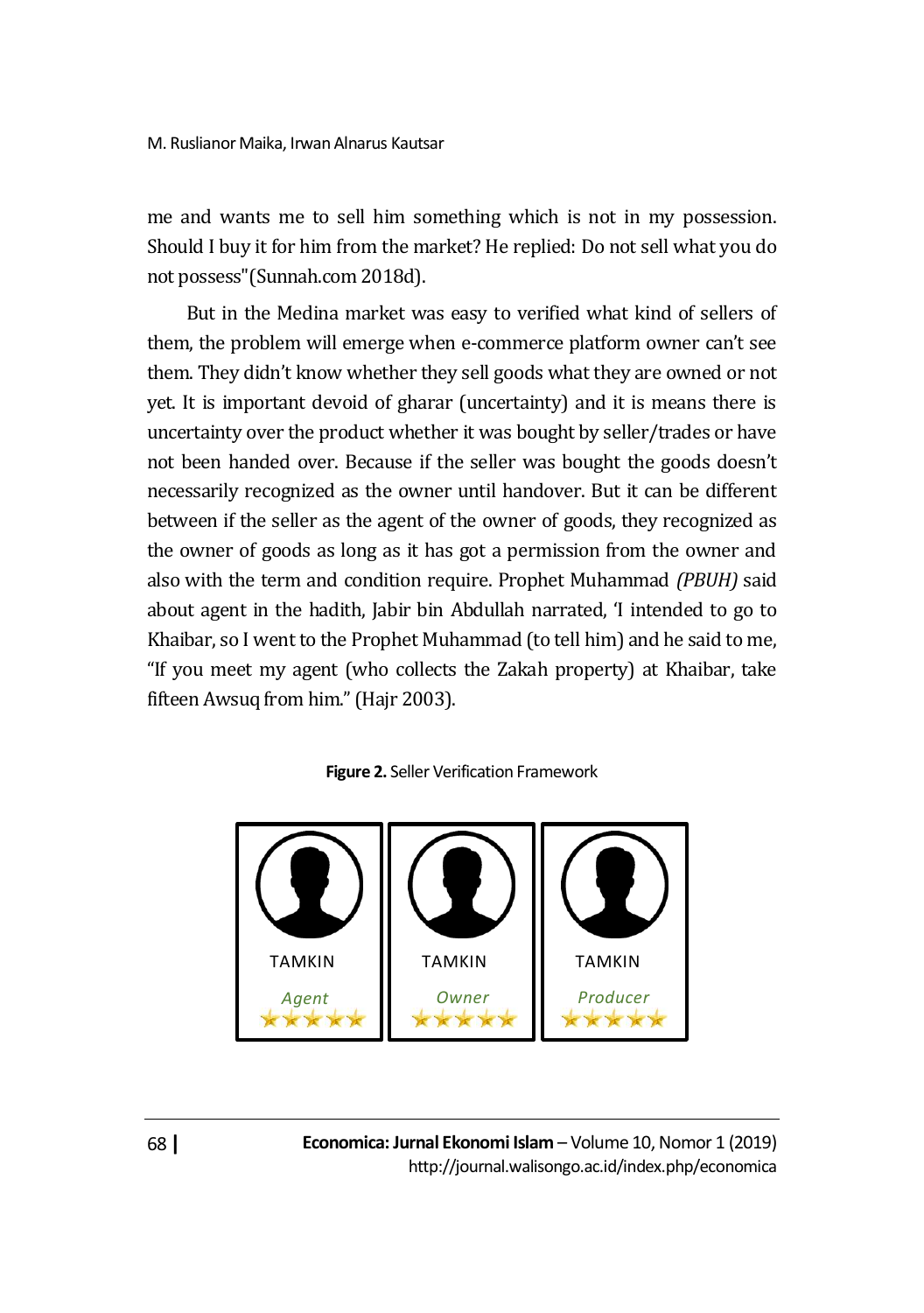### **Collaboration**

The second domain activity of e-commerce is collaboration, it is means of building long-term relationship and increasing then over time, and as a platform, the Web can invites people to collaborate, interact, and learn on continuing innovation (Zwass 2014);(Liu and Brody 2016). Collaboration made an ecosystem that may create new opportunity and turning them into new product and services.

Collaboration not only reaching revenue growth and profit-making, it is combine with the need to respect and support its environment and stakeholder network (Kaji et al. 2018). Prophet Muhammad (PBUH) was displaced incumbent by given traders direct access to market that had been too unlawful of Islam for the mainstream (Bani Qainuqa market). He collaborate with his friends who expert in commerce to fight Riba/usury first. Jewish usually offers to all traders who need a capital with a model financing of Riba/usury and Allah said in the Quran about the habits of them in the Surah An-Nisa words 160-161 "For wrongdoing on the part of the Jews, We made unlawful for them [certain] good foods which had been lawful to them, and for their averting from the way of Allah many [people] (160), And [for] their taking of Riba/usury while they had been forbidden from it, and their consuming of the people's wealth unjustly. And we have prepared for the disbelievers among them a painful punishment (161) (Quran.com 2016).

In the words 161, Allah prohibited them from taking Riba', yet they did so using various kinds of tricks, ploy, and trickery, thus devouring people's property unjustly, whereas it is impossible for Muslim do a commercial transaction with Riba. Because Allah and His Prophet was announce and invite war to all people who include Riba/usury in their transaction. However after build a mosque, in order to against Riba/usury in Muslim community then Rasulullah (PBUH) build a unite in friendship between Muhajirin and Anshar (Muslim of Medina) (Al-Mubarkpuri 2015) and many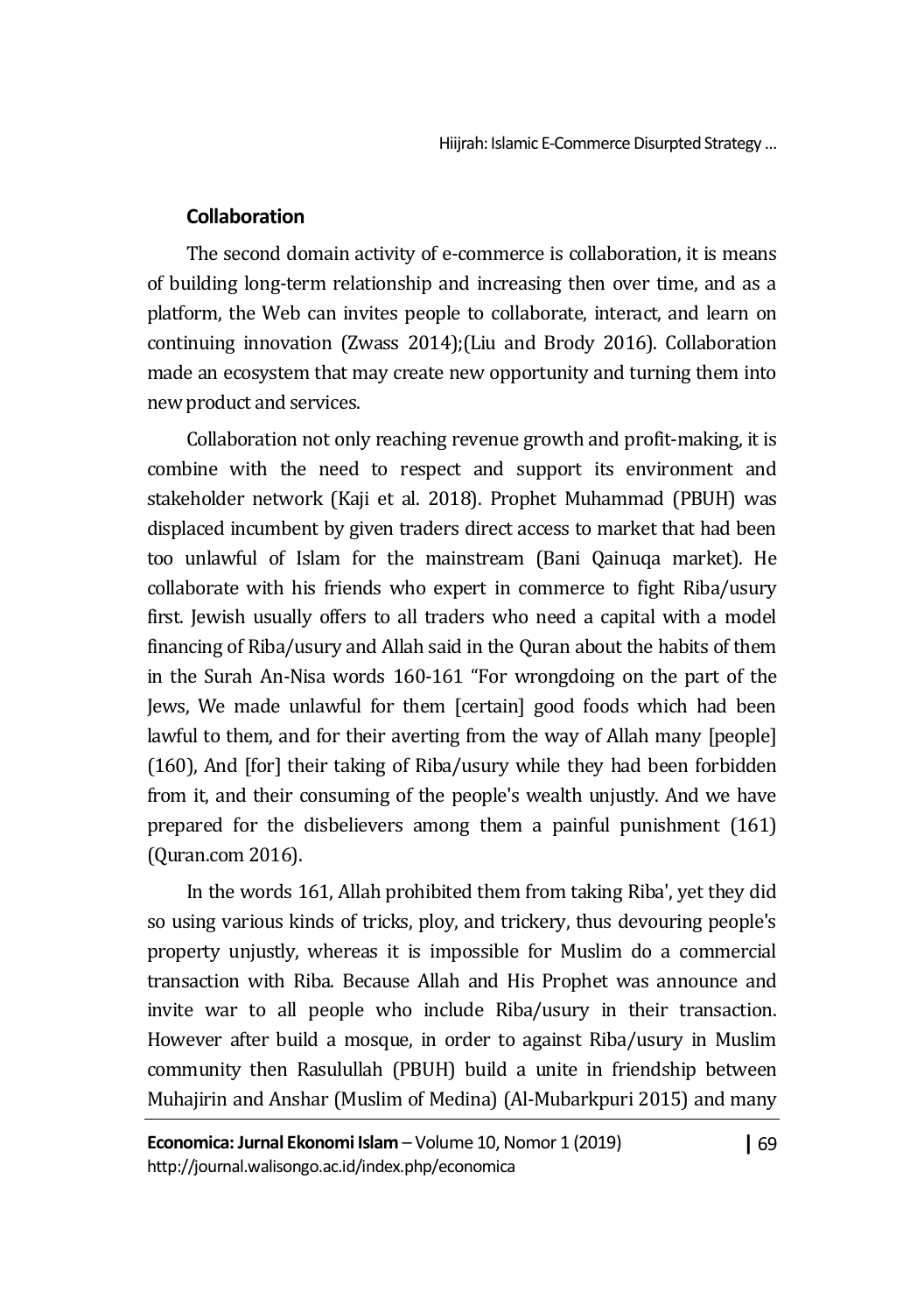Muhajirin accepted to be adopted and some acceptance a loan to start business and which they pay back later (al Faruqi 1992). He was made an ecosystem collaboration between both and trying to enters a foothold market without Riba/usury.

He was also established line of production through land acquisition and said in the hadith narrated from Jabir bin Abdullah that the Prophet *(PBUH)* said: "Whoever revives a dead land, then it is for him" (Sunnah.com 2018a). Faith is what drives almost all His friends to acquire and replanting the land and many area of Medina transform into farming land. It is linear with the second means of Arabic vocabulary of the sequences of  $\div$  and  $\tau$  alphabet which is means production. We conclude that commerce in the concept of Islamic economy is the collaboration of product and service control between production as the upstream and commercial business as downstream. There will be no markets and commerce without production goods, therefore Rasulullah (PBUH) trying to adhere goods from Muslim producers and trying to weaken the Jewish domination.

Collaboration between traders and producers needs a platform to distribute the goods. The platform is a structure in which many product variations are create (Sampere 2016). Platform more broadly impact than product disruption, while product disruption only change what kind people buy and generate transient advantage whereas platform-based disruption create societal shifts in purchase (Sampere 2016);(KPMG 2017). Format of collaboration will create an activity based on Surah Al Baqarah 275-276 economy concept (Sale & Purchase and alms (Waqf)). Each actor of collaboration has a different function where the producers creates the products while the seller will provide the products to the buyer at the ecommerce (See figure 3).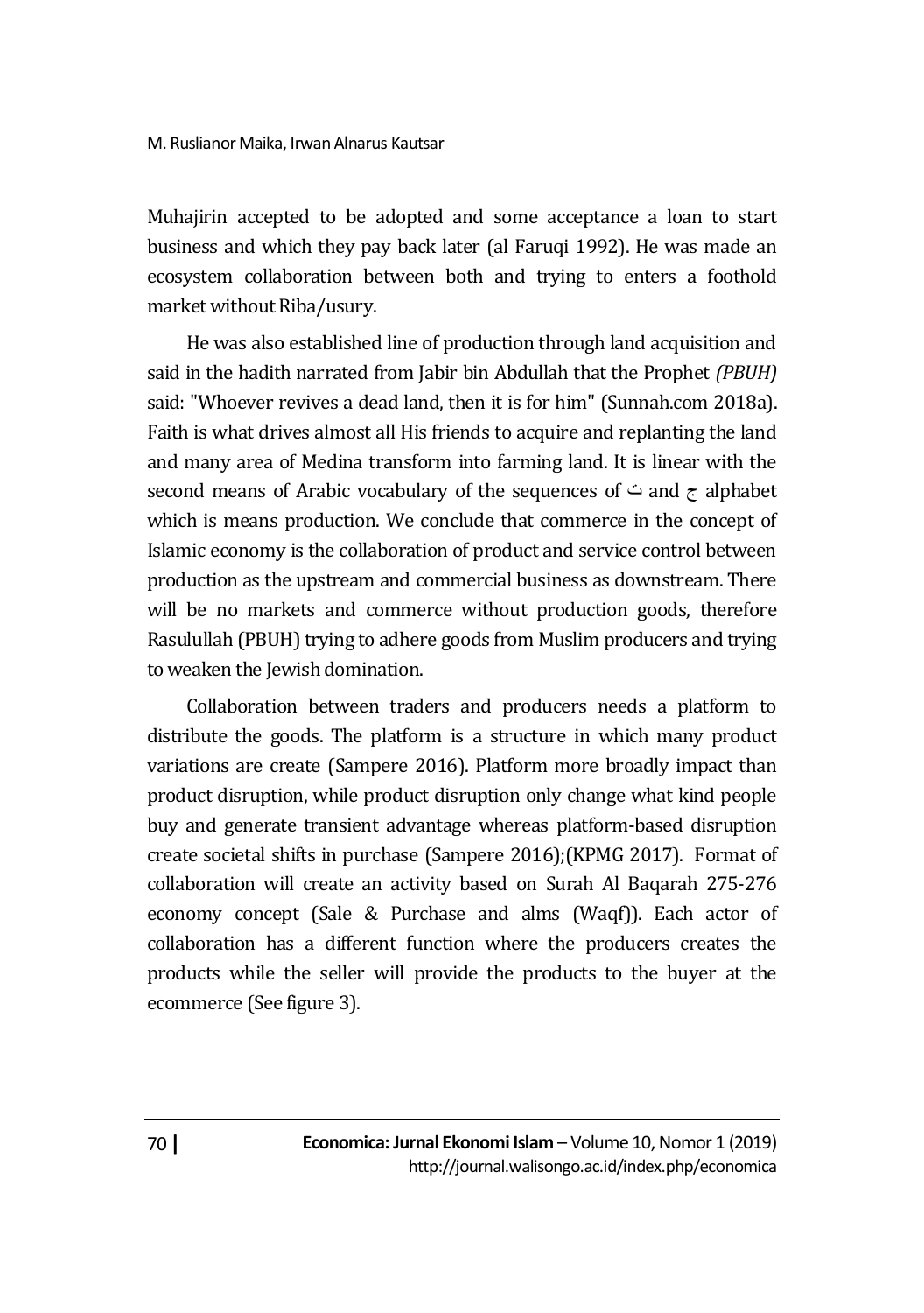Hiijrah: Islamic E-Commerce Disurpted Strategy…



**Figure 3.** Collaboration Framework

E-commerce platform not only result in more far-reaching societal shifts but it should be Hijrah intention of the seller/producers from revenue perspective to reach Falah (the glory) with the balancing of commerce and alms. If only talk about revenue streams, Muslim can't disrupt the big existing market, moreover Muslim also need to divert their alms not just pool of their funds to charities institution. Sometimes, Farmer need a capital to re-planting their fields and usually they receive a loan from moneylenders with charge of usury or riba. After they cropping grain, the price deceased result loss in two time (usury/riba and business loss). The diversion of Muslim alms (shadaqah) can prevent farmers from usury or riba and also it can stabilizing the price of grain when their shadaqah used to buy it in harvest time.

#### **Communication**

Today, the pace technology of messaging application emerge anti-riba communities in line with the growth of Islamic economy. They are the newest market of e-commerce market include people who convert to Islam,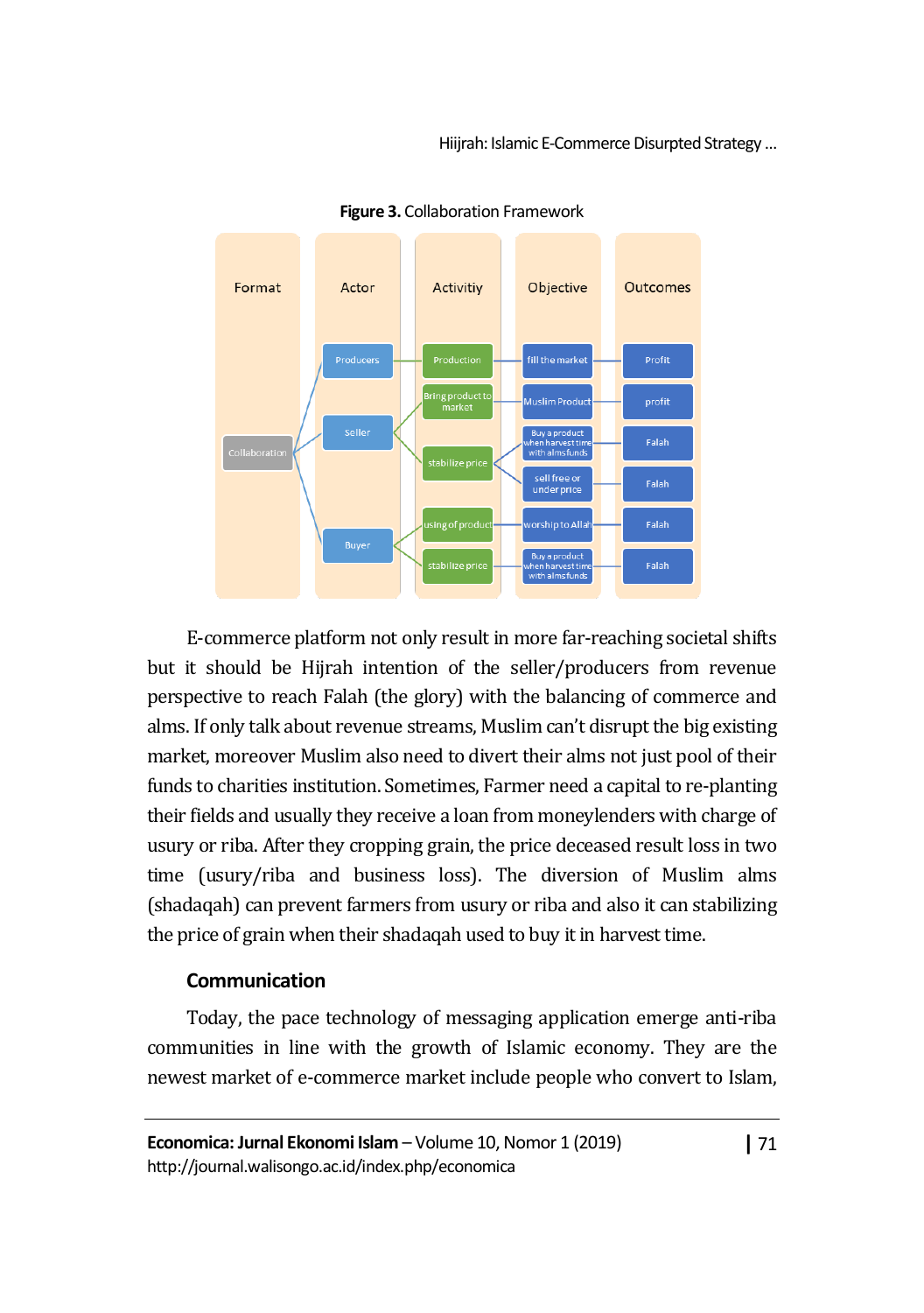Muslim entrepreneurs community, ex-bankers (Islamic and Conventional), many other anti-riba communities, Islamic economy student, alumni of school or workshop or training of commerce transaction, and etc. In 2016, the existing Muslim market was reached 11.9% of global expenditure or 2,000 billion dollars and was worth estimated 3,081 billion dollars in 2022 and is estimated to reach potential market size at 7.3% CAGR through 2022 (Thomson Reuters 2017).

The platform is omnipresent and generally open, yet makes it conceivable to make private gathering spaces, or spaces with a coveted level of community and an arrangement of mechanical or standardizing principles of enrollment (Bell and Gemmell 2002). Prophet Muhammad *(PBUH)* was open communication with Muslim traders in order to ensure Syariah compliance were carried out (Kallek 1995). That the Messenger of Allah (PBUH) passed by a pile of food. He put his fingers in it and felt wetness. He said: 'O owner of the food! What is this ?' He replied: 'It was rained upon O Messenger of Allah.' He said: 'Why not put it on top of the food so the people can see it?' Then he said: 'Whoever cheats, he is not one of us.'" (Sunnah.com 2018a). Sometimes when Prophet Muhammad (PBUH) visit to the market and said about the habit of sellers about excessive and perjury words, therefore Prophet Muhammad (PBUH) to cleans up the transaction with shadaqah "O company of merchants, unprofitable speech and swearing takes place in business dealings, so mix it with sadaqah (alms)" (Sunnah.com 2018d).

Therefore, Islamic e-commerce should provide the line of communication when the contracting parties (buyer and seller) face up the problem that tends to unlawful of Islam. Today, Many Muslim Hijrah got a problem with their transaction and usually tends to breaking the law of Islam. In an attempt to secure the law of Islam and the existence of the market, the platform allow the authority for protects the value of Islam – in time of Umayyah Caliph was formerly known as Al-Hisbah institution - even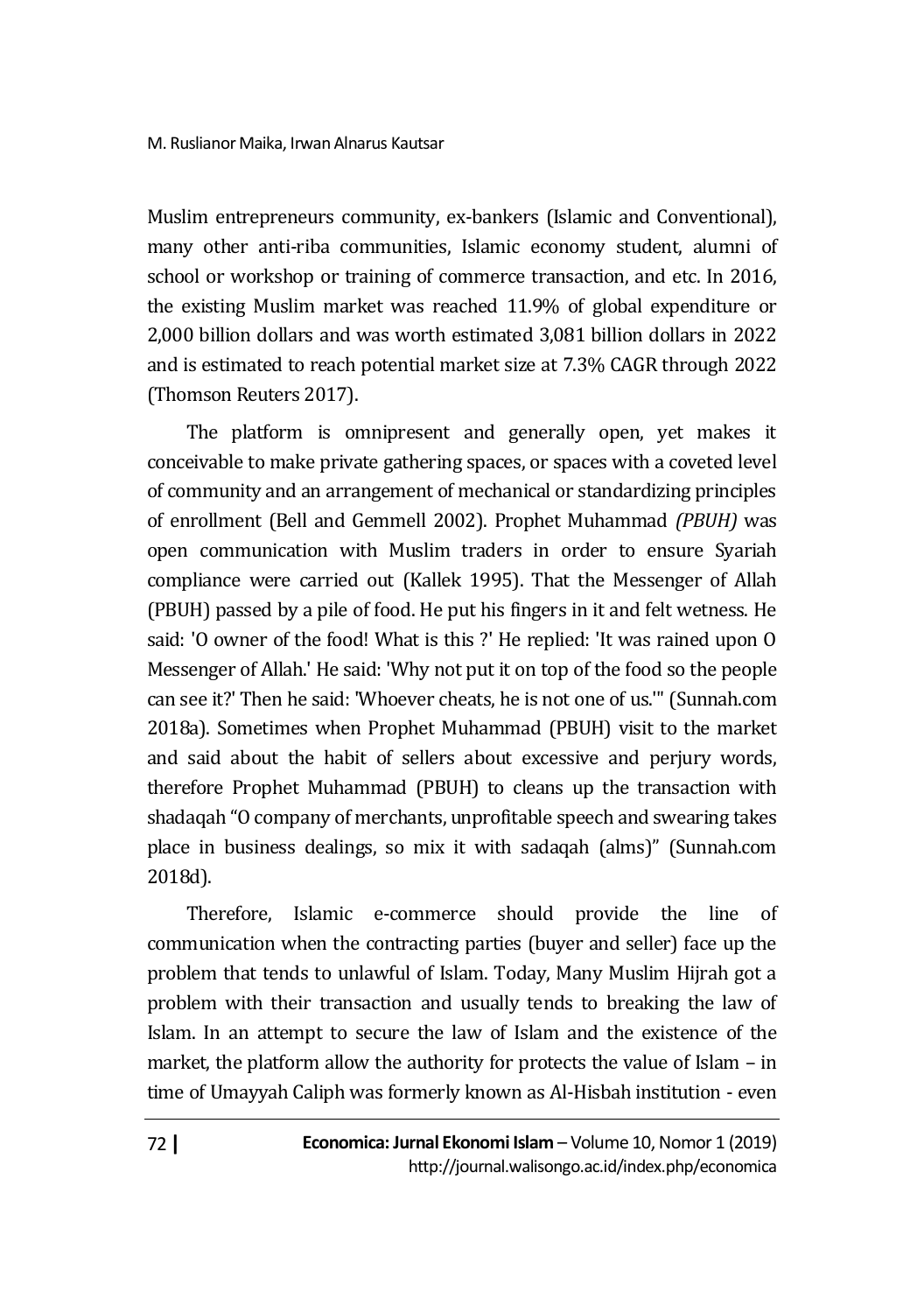The Rasulullah (PBUH) was rules as an Al-Hisbah himself. It was designed for running Islamic economic system as the highest supervision instrument of the market and their basic activities is invites to do good when the good is abandoned and prevents unjust in the hope of getting a reward in the hereafter (Kallek 1995).

The institution classified into three main function including the things relating the rights of Allah, the things relating the human rights, and also the things relating to common rights. In contemporary transaction related to Islamic e-commerce, the functions of Al-Hisbah as the highest level authority as a decision maker and can be classified into three main categories. The first category focus on Islamic law of contract, the pattern of communication embedded in platform of e-commerce where the contracting parties can ask for advice related to transactions that will be occur. The second category focus on sharia prohibition where the *Muhtasib* (al-Hisbah in charge) as the supervisor to approve or decline the product who sold by merchants. The third category is as a judge in case of dispute, it is means that in term of transaction the contracting parties should agree to pointed the *Muhtasib* as the judge in term of case of dispute of transaction.

# **Connection**

Prophet Muhammad (PBUH) made a connectivity between two main line struggle and funding. He prepare his friends in the mosque before they move to the market. Therefore, no one who suddenly become a traders unless they ready as the Quran explain in the surah Al-Jumu'ah words 11 when they are not ready for commerce then they left the Prophet Muhammad "But when they saw a commerce or a diversion, [O Muhammad], they rushed to it and left you standing. Say, "What is with Allah is better than diversion and then a transaction, and Allah is the best of providers"" (Quran.com 2016).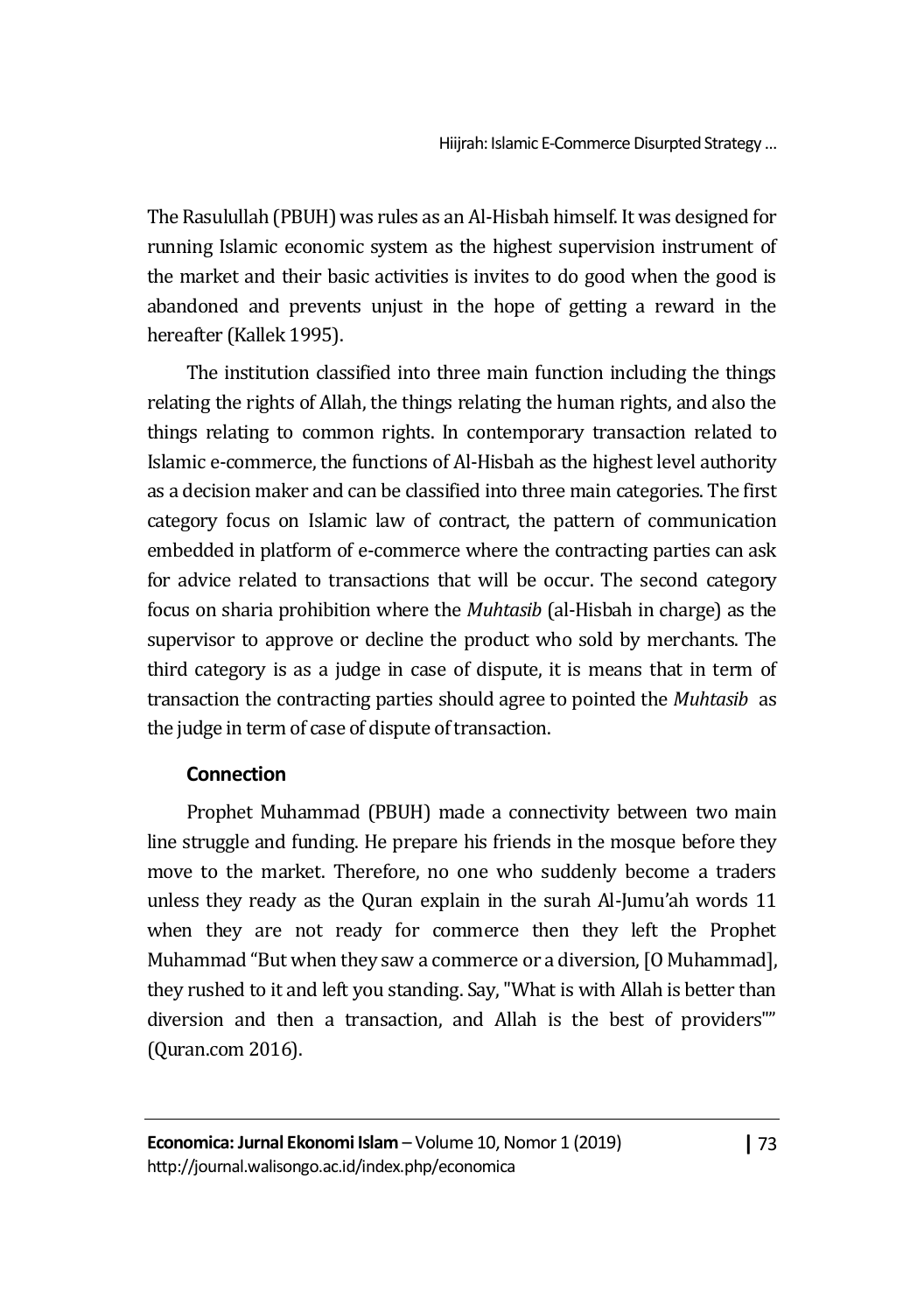The first line of connection which is conducted by Prophet Muhammad (PBUH) when he arrive at Medina (after Hijrah) is connecting the mosque and the market. Mosque as the center of faith and the most beloved of places that was designed to his friends focus on build obedience and mentality. Because Allah said about requirements of traders or sellers is (1) a man, (2) commerce nor sale distracts from the remembrance of Allah (3) always pray in the morning and the evenings at the mosques (4) giving of Zakah, and (5) fear of hereafter (Quran.com 2016). Mosque not only as the place of pray and giving zakah but it is place of preparation – the second requirement - of a man who will come in the worst place namely market. Its connectivity result the funding for supplies the second line of connectivity (struggle).

When Prophet Muhammad (PBUH) was alive, Near from Medina Market or Manakhah Market (in time of Othoman Caliph), He take a seat to see Muslim traders at the market and see his friends who train horsemanship. It is an axis which is connected the funding and struggling (at Jabal Auhud)(See figure 4).





**Economica: Jurnal Ekonomi Islam** – Volume 10, Nomor 1 (2019) http://journal.walisongo.ac.id/index.php/economica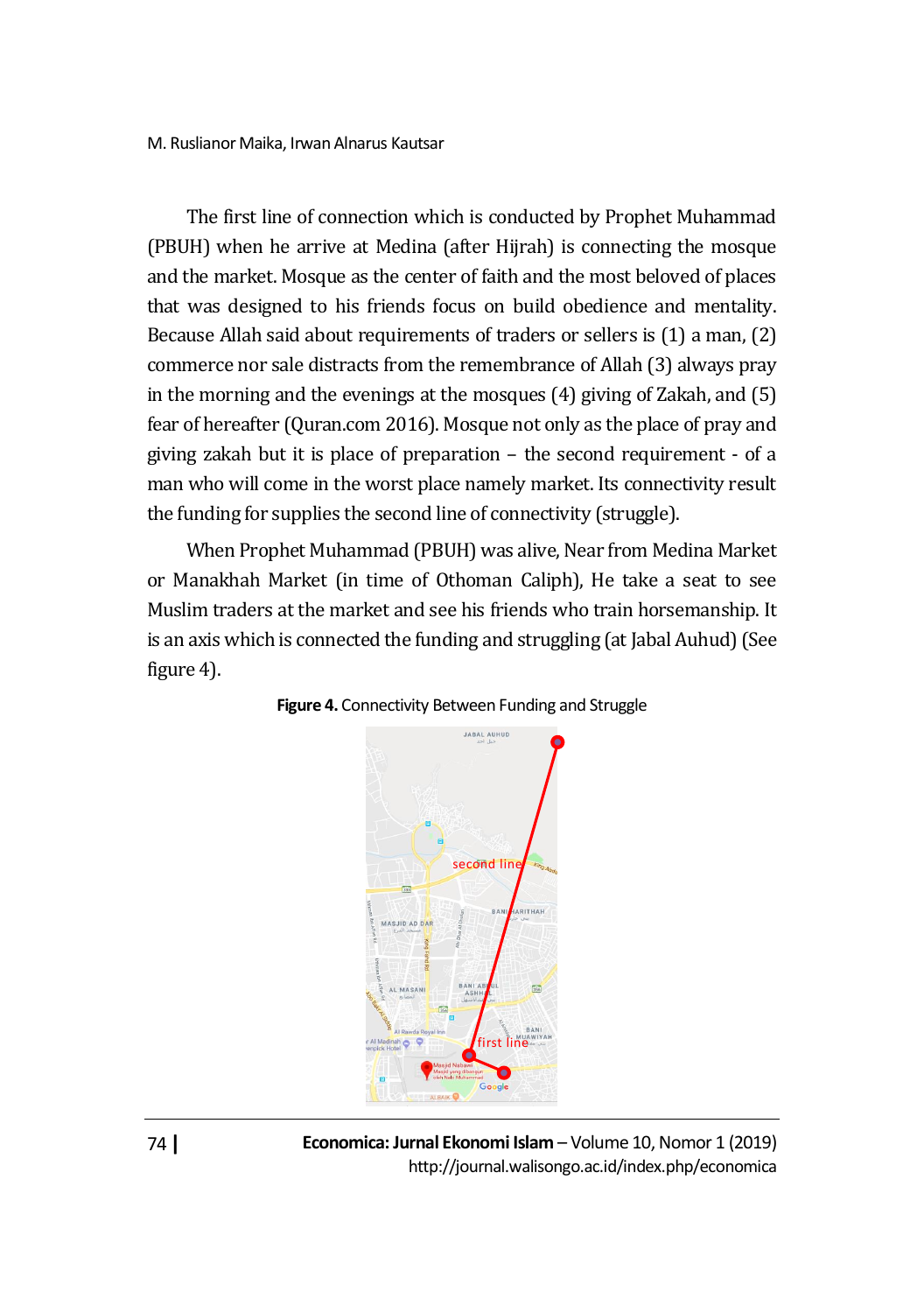If we write a sequences of success, Mosque as the starting point, market as the second and the land of struggle as the latest. However Prophet Muhammad (PBUH) said in the hadith that struggle as the main practice of Islam "The head of the matter is Islam, its pillar is the prayer and its peak is jihad" (Badi 2016). Without successfully at Mosque, Muslim can't reach the successful in commerce or market and the last there is no supplies of wealth to support the land of struggle. Therefore Umar ibn Khattab said when Muslim troops are heading for war that "the differentiation between you and them is the obedience to Allah". It is comes up from the successful at Mosque and Market.

In addition the Prophet (PBUH) also connect two verses in the Qur'an (al-baqarah: 275-276) to counter the Riba or usury system. The first is sale and purchase with full of blessing where occur in the market that becomes the highest alms in Islam, it is Waqf or endowment. Sale and purchase and Waqf should find the equilibrium because only the harmonization both can defeat Riba or usury system (See figure 5).



**Figure 5.** Balanced Relationship Against Riba or Usury

We have to develop a framework connectivity as built by Prophet Muhammad (PBUH) above as the connection strategy through Platform transaction. Islamic e-commerce have the form Waqf or endowment, it is the highest level of alms (shadaqah) because it allow the reward that keeps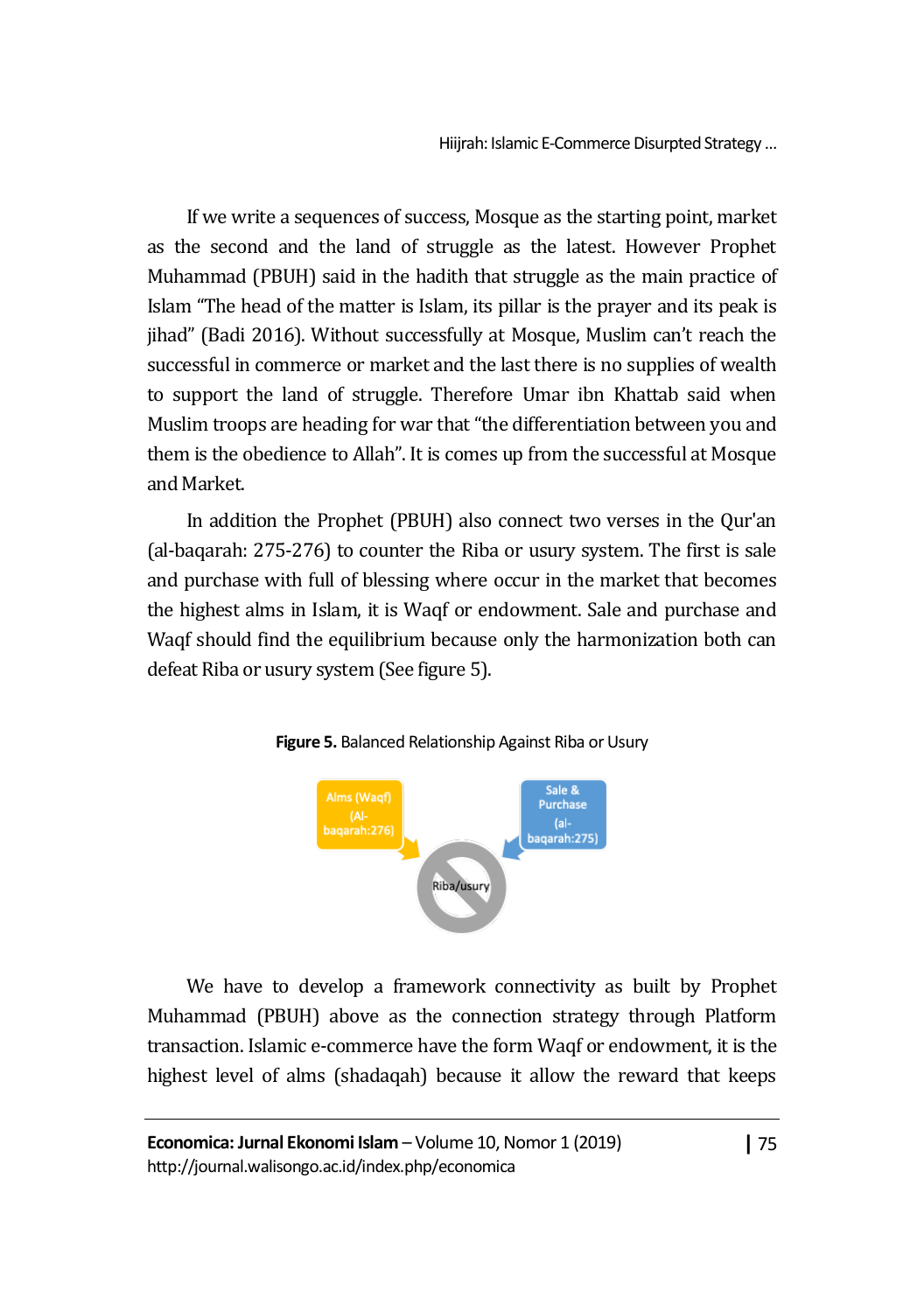flowing from Allah. Before that, like a mosque which was developed Prophet friends an obedience, we have to implant an e-learning as the Transaction university to all traders before selling. As the axis, e-commerce also need funding to running the platform transaction (*mu'āmalāt*), therefore we also have to build an electronic alms in order to running it (See figure 6).





# **Computation**

The first principles in developing of ecommerce platform in Islam is Waqf or endowment which is highly encouraged in Islam in developing Islamic civilization. The civilization of technology today dominated by capitalist to controlled all of start-up company who run in the field of electronic commerce.

The valuation of four unicorn from Indonesia leads by Go-Jek with was worth estimated USD 1 billion. It is include two from ecommerce sector which is Tokopedia and Bukalapak that is estimated IDR 28.3 Trillion. They have had pitch a fund from domestic and overseas investor. Moreover the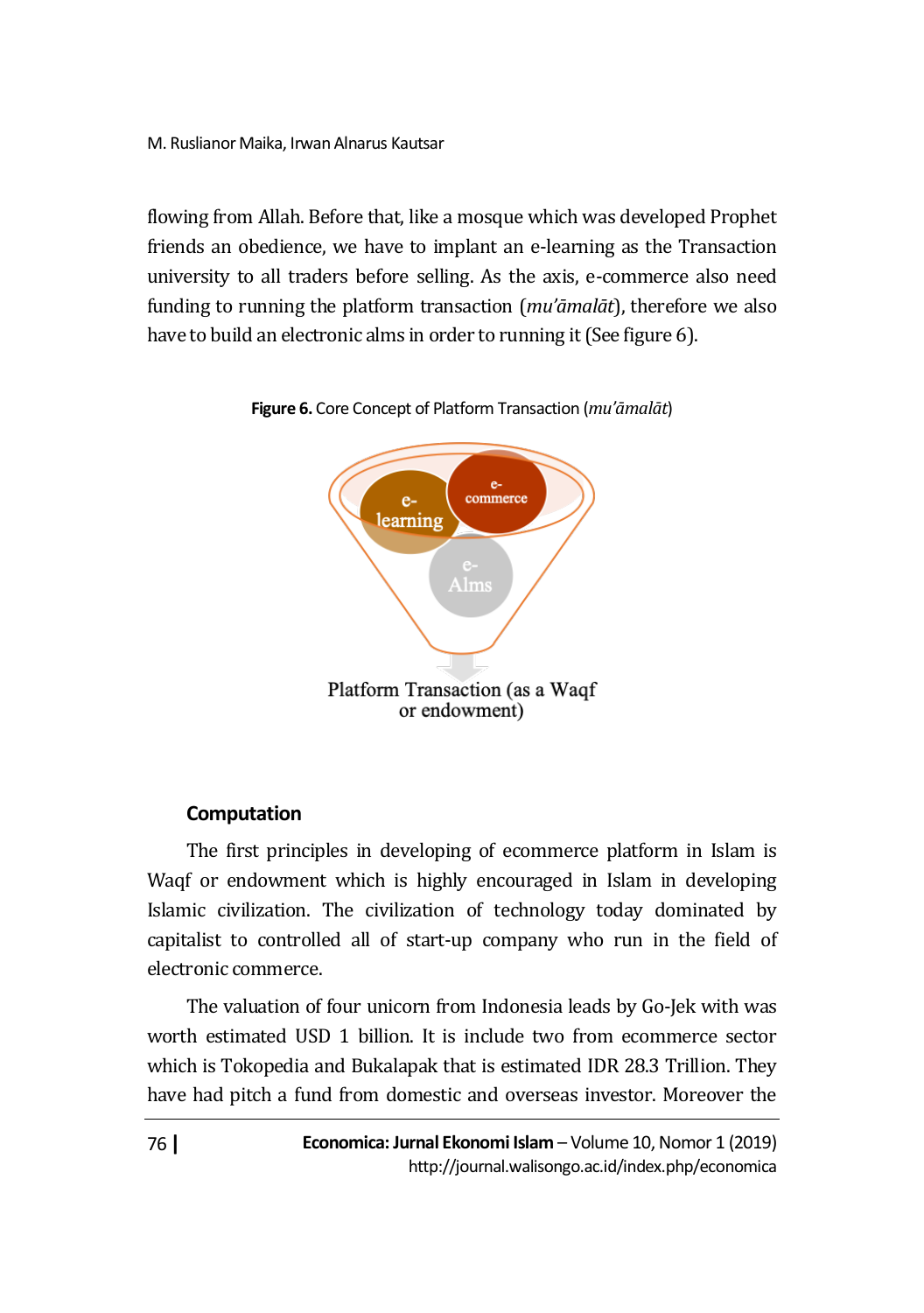very aggressive ecommerce in 2017 and prominently reach the position to two - Shopee - also owned by overseas company. Even top three shopping apps in southeast Asian markets dominated by capitalist (See figure 7) (Dailysocial.id 2017).





Indeed, the formation owned by waqf may avoid Islamic ecommerce controlling by company or people who do not understand of Islamic law. The computer program only owned by Allah and every founder who develop the platform get a reward that keeps flowing as long as it run well. It is also hold a *maal* or an asset - even intangible - and keeping up its consumption for the purpose of repeatedly harvesting its usufruct. It is also sunnah of Rasulullah (PBUH) as we mention above about waqf or endowment of Medina market from Him. The hadith narrated Kathir bin 'Abdullah bin 'Amr bin 'Awf Al-Muzani, when Rasulullah (PBUH) said "Whoever revives a Sunnah of mine, which people then act upon, will have a reward equivalent to that of those who act upon it, without that detracting from their reward in the slightest" (Sunnah.com 2018e).

Therefore, it can disrupt by mercy (*raḥmat*) and blessing (*barakat*) from Allah *SWT.* The Waqf platform will try to enliven Sunnah and hoping mercy from Allah as mention in the surah Al-Ahzab words 21 "There has certainly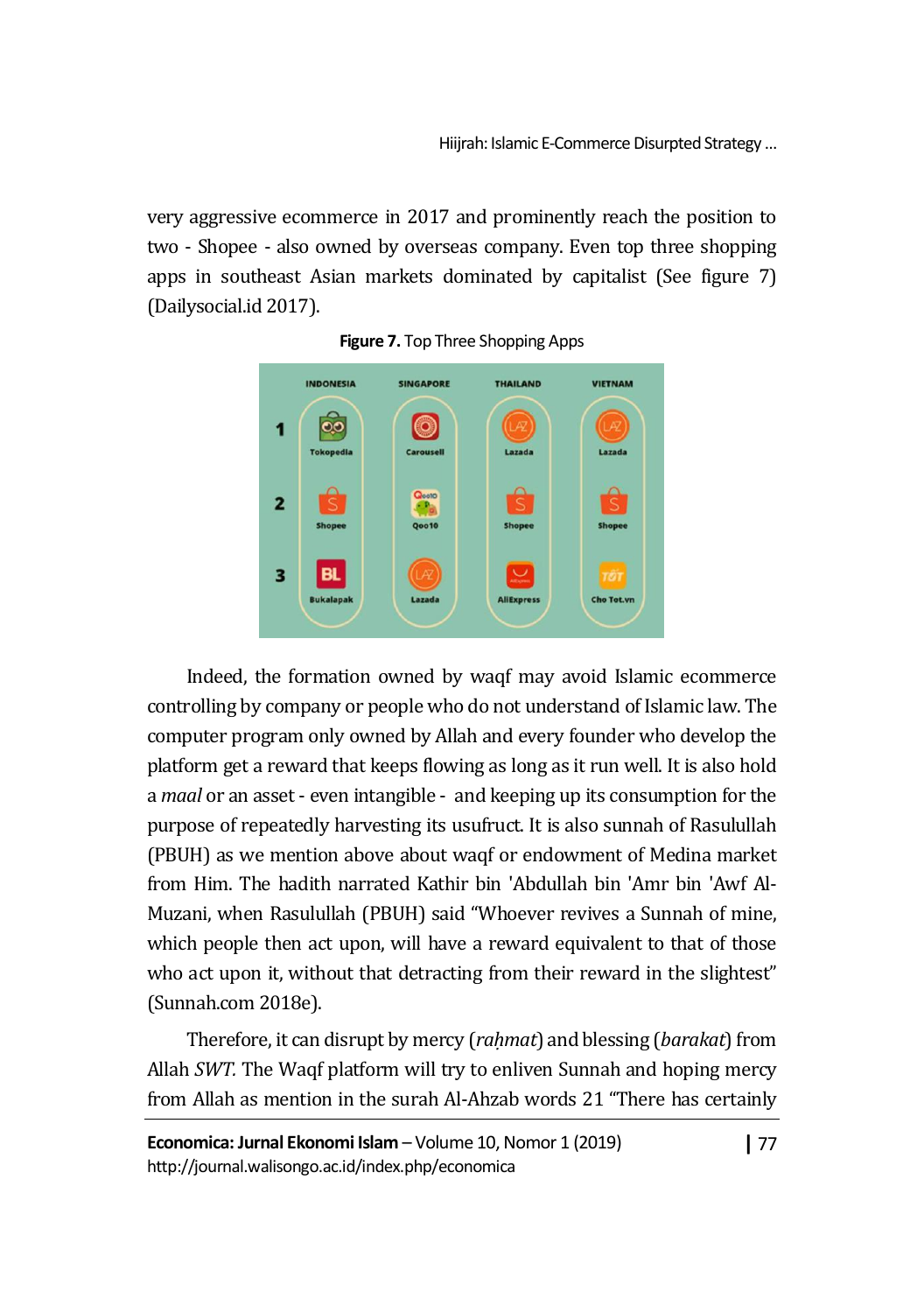been for you in the Messenger of Allah an excellent pattern for anyone whose hope is in Allah and the Last Day and [who] remembers Allah often" (Quran.com 2016).

It is also important to hope a blessing (*barakat*) from Allah because the blessed wealth is a wealth that brings goodness and grow up. Allah said in the Quran surah Al-A'raf words 96 about fear and faith are related with blessing (*barakat*) "And if only the people of the cities had believed and feared Allah, We would have opened upon them blessings from the heaven and the earth; but they denied [the messengers], so We seized them for what they were earning" (Quran.com 2016).

Platform Islamic ecommerce have two power from the faith of Al-Baqarah 275-276. Muslim not only needs in developing platform of ecommerce to adhere Islamic law but providing the platform who blessing and merciful to disrupt the overcrowded ecommerce industries. Allah is also promising the glory to us as the authority of civilization of technology.

### **Conclusion**

Value of Hijrah was closing the incumbent market with the beauty of Islamic law include two strategies which is the faith in the promise of Allah to Muslim traders and market belongs to Allah as a Waqf or endowment from the founder. The Islamic commerce can combine both as a disrupted strategies in order to provide to Muslim traders a platform Hijrah in transaction (*mu'āmalāt*) where Allah will set the beauty of incumbent displacement.

The problem about how to disseminate Islamic economy concept from Surah Al-Baqarah words 275-276 has been answered through combine between trading and waqf as a one package of business. E-Commerce platform as a place for seller and buyer to is only one concept of Surah 2 words 275. It is also require an ecommerce platform as waqf goods to disseminate the concepts of surah 2 words 276.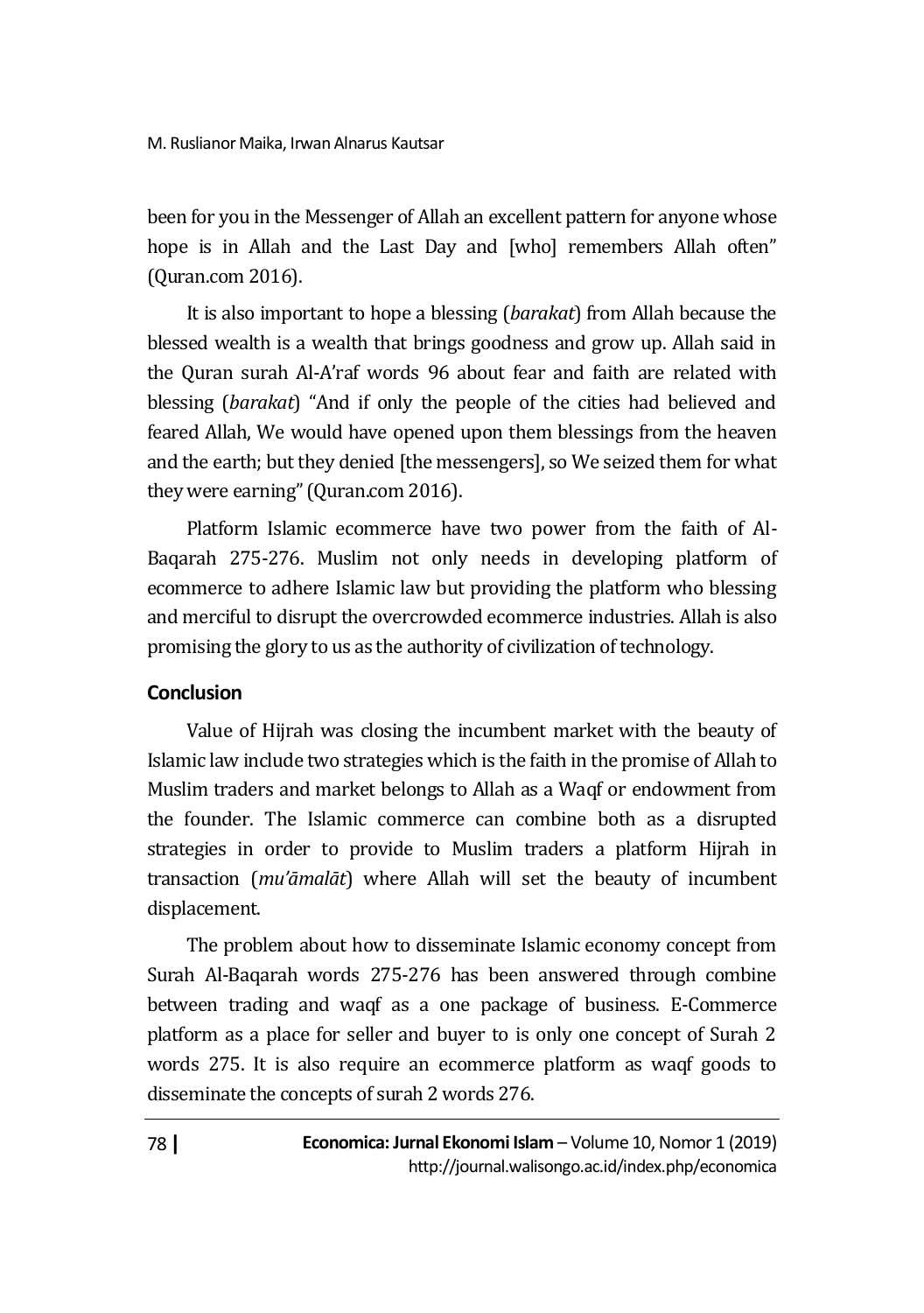The limitation of this research is about disrupted technological approach to implement the result. It is only explore about how to start up an ecommerce based on Islamic values. It is also need to use a decision-making methodology to utilize the collective wisdom of the organization to determine how likely it is those specific innovations will move through all of these stages and severely damage the incumbent business.

# **References**

- Abdulgani, Montadzah Ambag, and Mohd Adam Suhaimi. 2014. "Exploring Factors That Influence Muslim Intention to Purchase Online." *2014 the 5th International Conference on Information and Communication Technology for the Muslim World, ICT4M 2014*, no. January. https://doi.org/10.1109/ICT4M.2014.7020637.
- Al-Bisti, Ibnu Hibban. 1993. *Shahih Ibnu Hibban*. Vol. Juz 15. Beirut: Muassasah ar-risalah.
- Al-Mubarkpuri, Sheikh SafiurRahman. 2015. *Ar-Raheeq Al-Makhtum (The Sealed Nectar): Biography of the Prophet Muhammad*. Houston: Simply Islam.
- Al-Munziri, Al-Hafidz. 2010. *Mukhtasor Sunan Abu Daud*. Juz 3. Riyadh.
- Alotaibi, Mohammed Naif, and Mehmed Asutay. 2015. "Islamic Banking and Islamic E-Commerce: Principles and Realities." *International Journal of Economics, Commerce and Management*III (4).
- Amboala, Tamrin, Ainur Hafizah Anuar Mokhtar, Mohd Zulkifli Muhammad, Muhamad Fauzan bin Noordin, and Roslina Othman. 2015. "Development Method for Shariah Compliant E-Commerce Payment Processing." *International Journal of Computer Theory and Engineering*, Oct, 7 (5): 408–15. https://doi.org/10.7763/IJCTE.2015.V7.995.
- Amin, Hanudin. 2008. "E-Business from Islamic Perspectives: Prospects and Challenges." *Journal of Internet Banking and Commerce* 13 (03).
- Askari, Hossein, Zamir Iqbal, and Abbas Mirakhor. 2015. *Introduction to Islamic Economics Theory and Application*. 1st ed. Toronto: John Wiley & Sons.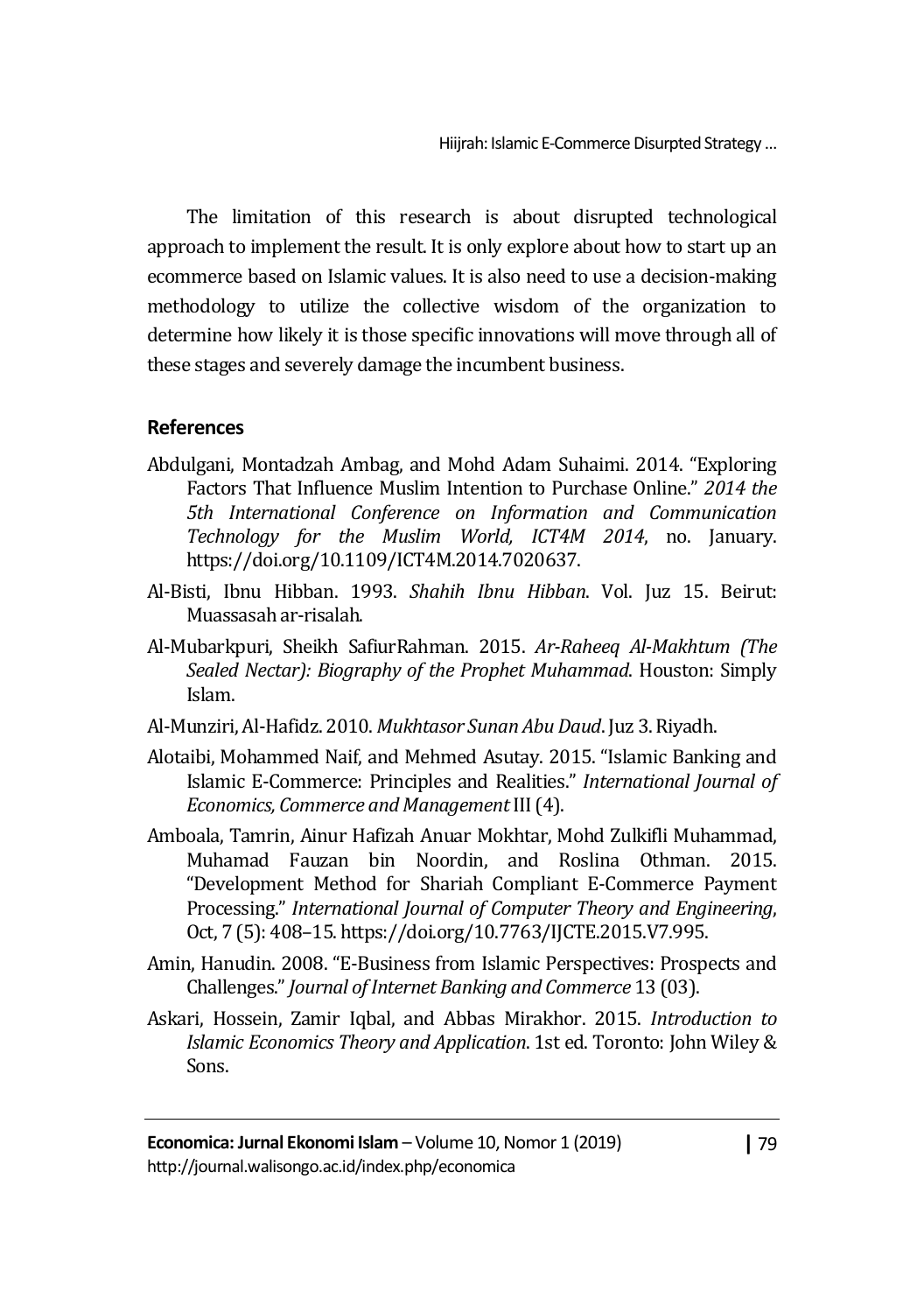- Ayub, Muhammad. 2007. *Understanding Islamic Finance*. *Understanding Islamic Finance*. 1st ed. Chichester: John Wiley & Sons Ltd. https://doi.org/10.1016/j.pacfin.2013.09.002.
- Badi, Jamal Ahmed. 2016. *Commentary of Forty Hadiths of An Nawawi*. *Islamic Learning Foundation*.
- Bell, Chester, and Jim Gemmell. 2002. *A Call for the Home Media Network*. Vol. 45. https://doi.org/10.1145/514236.514237.
- Bjørnland, Dag Frederik, Cyrus Ditzel, Pedro Esquivias, Jody Visser, Steve Knox, and Victor Sánchez-Rodríguez. 2015. "What Really Shapes the Customer Experience." Boston Consulting Group. https://www.bcgperspectives.com/Images/BCG-What-Really-Shapes-Customer-Experience-Sep-2015\_tcm80-195636.pdf.
- Bower, J L, and C M Christensen. 1995. "Disruptive Technologies: Catching the Wave." *Harvard Business Review* 73 (1): 43–53. https://doi.org/10.1016/0024-6301(95)91075-1.
- Chapra, M. Umar. 1992. *Islam and The Economic System*. Vol. 2. 1.
- Chaudry, M.A. 1999. "Fundamentals of Islamic Economic System." presented at the Burhan Education and Welfare Trust Lahore.
- Chesbrough, Henry. 2006. *Open Business Models*. Boston: Harvard Business School Press.
- Christensen, Clayton M, Mark W Johnson, and Darrell K Rigby. 2002. "Foundations for Growth: How To Identify and Build Disruptive New Businesses." *MIT Sloan Management Review* 43 (3): 22–31.
- Christensen, Clayton M, and Michael Overdorf. 2000. "Meeting the Challenge of Disruptive Change Meeting the Challenge of Disruptive Change." *Harvard Business Review*, 12.
- Christensen, Clayton M, M Raynor, and R. McDonald. 2015. "What Is Disruptive Innovation?" *Harvard Business Review*, no. December. https://hbr.org/2015/12/what-is-disruptive-innovation.
- Competition Commision Singapore. 2017. "Handbook on E-Commerce and Competition in ASEAN." Competition Commision Singapore. https://www.ccs.gov.sg/media-and-publications/publications/inhouse-publications/asean-ecommerce-handbook.

Dailysocial.id. 2017. "Startup Report." Jakarta: Dailysocial.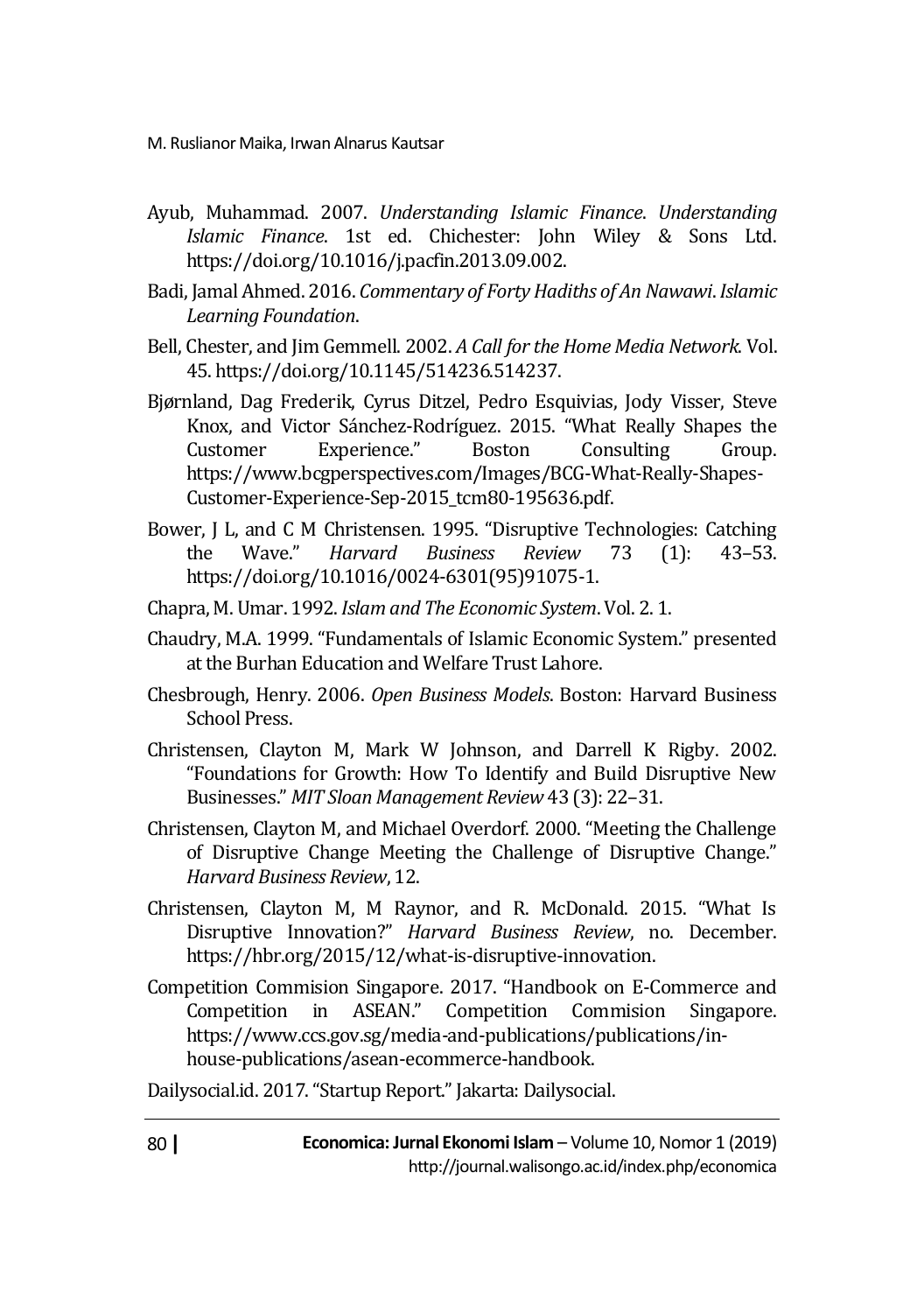- Eisenmann, Thomas R., Geoffrey G. Parker, and Marshall W. Van Alstyne. 2006. "Strategies for Two-Sided Markets." *Harvard Business Review* 86 (10): 92.
- EY. 2016. "World Islamic Banking Competitiveness Report 2016." Ernst & Young Global Limited. http://www.ey.com/Publication/vwLUAssets/ey-world-islamicbanking-competitiveness-report-2016/\$FILE/ey-world-islamicbanking-competitiveness-report-2016.pdf.

———. 2017. "The Future of Money." Ernst & Young Global Limited. http://www.oecd.org/dataoecd/40/31/35391062.pdf.

Faris, Ibnu. 1979. *Maqayis Al-Lughoh*. Vol. Juz 1, Page 341. Beirut: Darul Fikr.

- Faruqi, Ismail Raji al. 1992. *Al Tawhid: Its Implication For Thought and Life*. Second. Virginia: The International Institute of Islamic Thought.
- Govindarajulu, Nalini, Shalini Devi, Yiling Ge, Maria Gonzalez, David T. Loyed, and Bonnie Daily. 2004. "Towards Theory Building in E-Commerce: Identification of Pertinent Research Streams and a Call for Further Research." In *World Conference on POM*, 2:1–17. Cancun.
- Hajr, Imam ibn. 2003. *Bulugh Al-Maram Min Adillat Al-Hakam*. Edited by Selma Cook. El-Mansoura: Dar Al-Manarah.
- Ḥanbal, Abû 'Abdillâh Muḥammad bin Aḥmad bin. 2001. *Al-Musnad*. Beirut: Mu'assasah Ar-Risâlah.
- Iqbal, Muhaimin. 2017. *Beyond The Horizon*. 1st editio. Bogor.
- Kadar, Abdul, and Muhammad Masum. 2011. "Mobile Commerce and Mobile Payment : A Study on Islamic Perspective" 2010 (December 2010): 37– 48.
- Kaji, Junko, Karen Edelman, Abrar Khan, Nikita Garia, Matthew Budman, Rithu Thomas, and Preetha Devan. 2018. "The Rise of The Social Enterprise." Insights. Deloitte.
- Kallek, Cengiz. 1995. "Socio-Politico-Economic Sovereignty and The Market of Medina." *Journal of Islamic Economics* 4 (1 & 2): 1–14.
- Khan, Muhammad Akram. 1995. *An Introduction of Islamic Economics*. 1st ed. Islamabad: International Institute of Islamic Thought.
- Kilkki, Kalevi, Martti Mäntylä, Kimmo Karhu, Heikki Hämmäinen, and Heikki Ailisto. 2018. "A Disruption Framework." *Technological Forecasting and*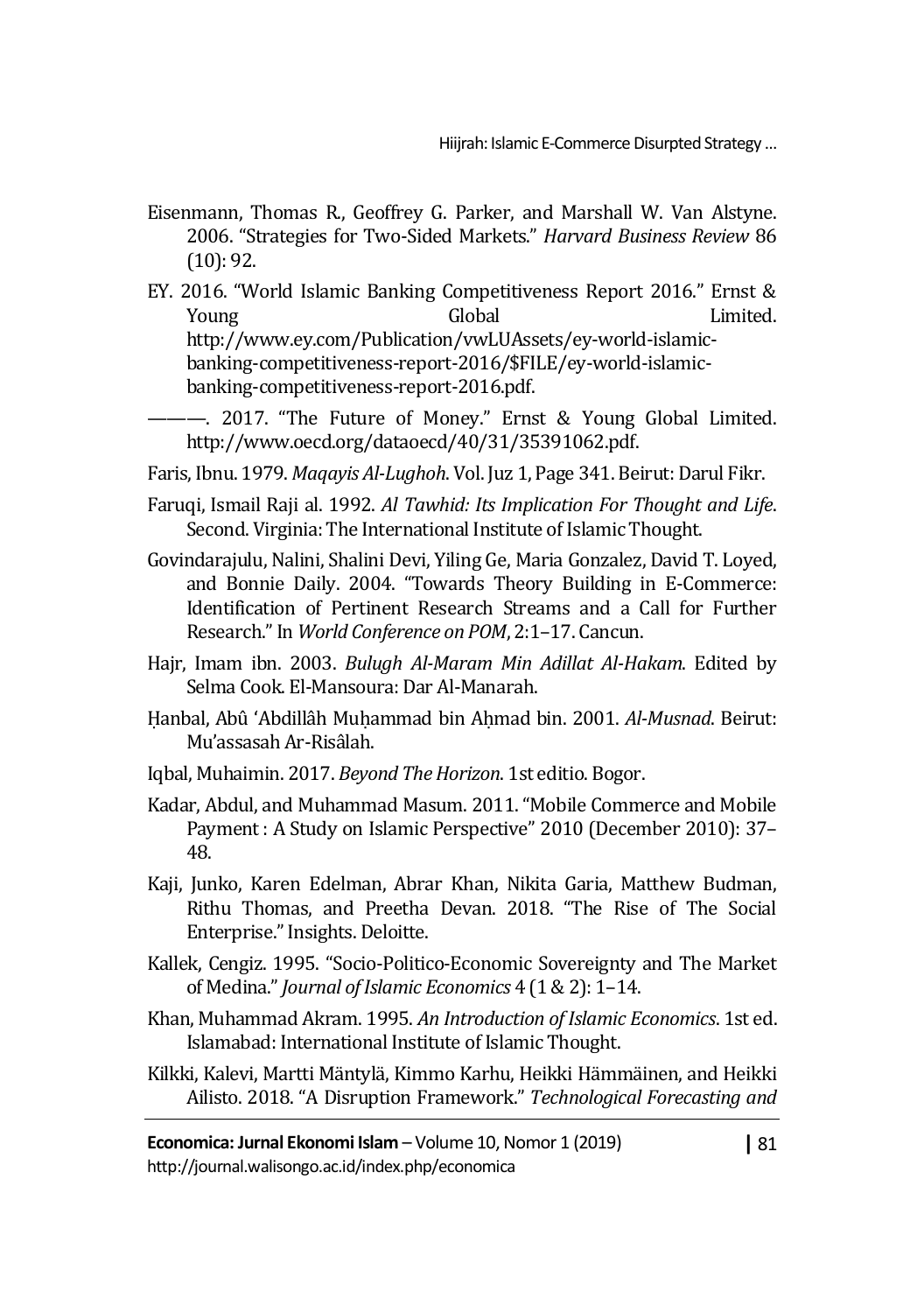*Social Change* 129: 275–84. https://doi.org/10.1016/j.techfore.2017.09.034.

Kostoff, Ronald N., Robert Boylan, and Gene R. Simons. 2004. "Disruptive Technology Roadmaps." *Technological Forecasting and Social Change* 71 (1): 141–59. https://doi.org/10.1016/S0040-1625(03)00048-9.

KPMG. 2017. "The Truth about Online Consumers." Swiss.

Kutz, Martin. 2016. *Introducing to E-Commerce*. 1st ed. bookboon.

- Liu, Jeff, and Paul Brody. 2016. "Is Collaboration The New Innovation?" A N A LY T I C S E RV I C E S. Harvard Business Review & EY.
- M. A. Suhaimi, M. J. Mohamed Razi, H. Hussin, M. R. Muhammad, M. Muhammad, and K. Abdullah. 2013. "Conceptualizing Trust-Based Online Behavior Model for Muslim Consumers." In *2013 5th International Conference on Information and Communication Technology for the Muslim World (ICT4M)*, 1–6. https://doi.org/10.1109/ICT4M.2013.6518905.
- M. B. Ribadu, and W. N. W. A. Rahman. 2016a. "A Generic Framework for E-Commerce Requirements to Comply with Sharia in Business-to-Consumer Perspective." In *2016 SAI Computing Conference (SAI)*, 752– 57. https://doi.org/10.1109/SAI.2016.7556064.
- ———. 2016b. "A Generic Framework for E-Commerce Requirements to Comply with Sharia in Business-to-Consumer Perspective." In *2016 SAI Computing Conference (SAI)*, 752–57. https://doi.org/10.1109/SAI.2016.7556064.
- Mohammad, Mustafa Omar, and Syahidawati Shahwan. 2013. "The Objective of Islamic Economic and Islamic Banking in Light of Maqasid Al-Shariah: A Critical Review." *Middle-East Journal of Scientific Research* 13: 75–84. https://doi.org/10.5829/idosi.mejsr.2013.13.1885.
- Mokhtar, Ainur Hafizah Anuar, Tamrin Amboala, Mohd Zulkifli Muhammad, and Mohd Sarwar E-alam. 2013. "Bai As-Salam And E-Commerce: A Comparative Analysis From Sharia Perspectives." In *Proceedings of the 2nd Applied International Business Conference (AIBC2013)*. Vol. 2nd. Sabah: Universiti Malaysia Sabah.
- Muhammad, Marjan, and Muhd Rosydi Muhammad. 2013. "Building Trust in E-Commerce: A Proposed Shari'ah Compliant Model." *Journal of Internet Banking and Commerce* 18.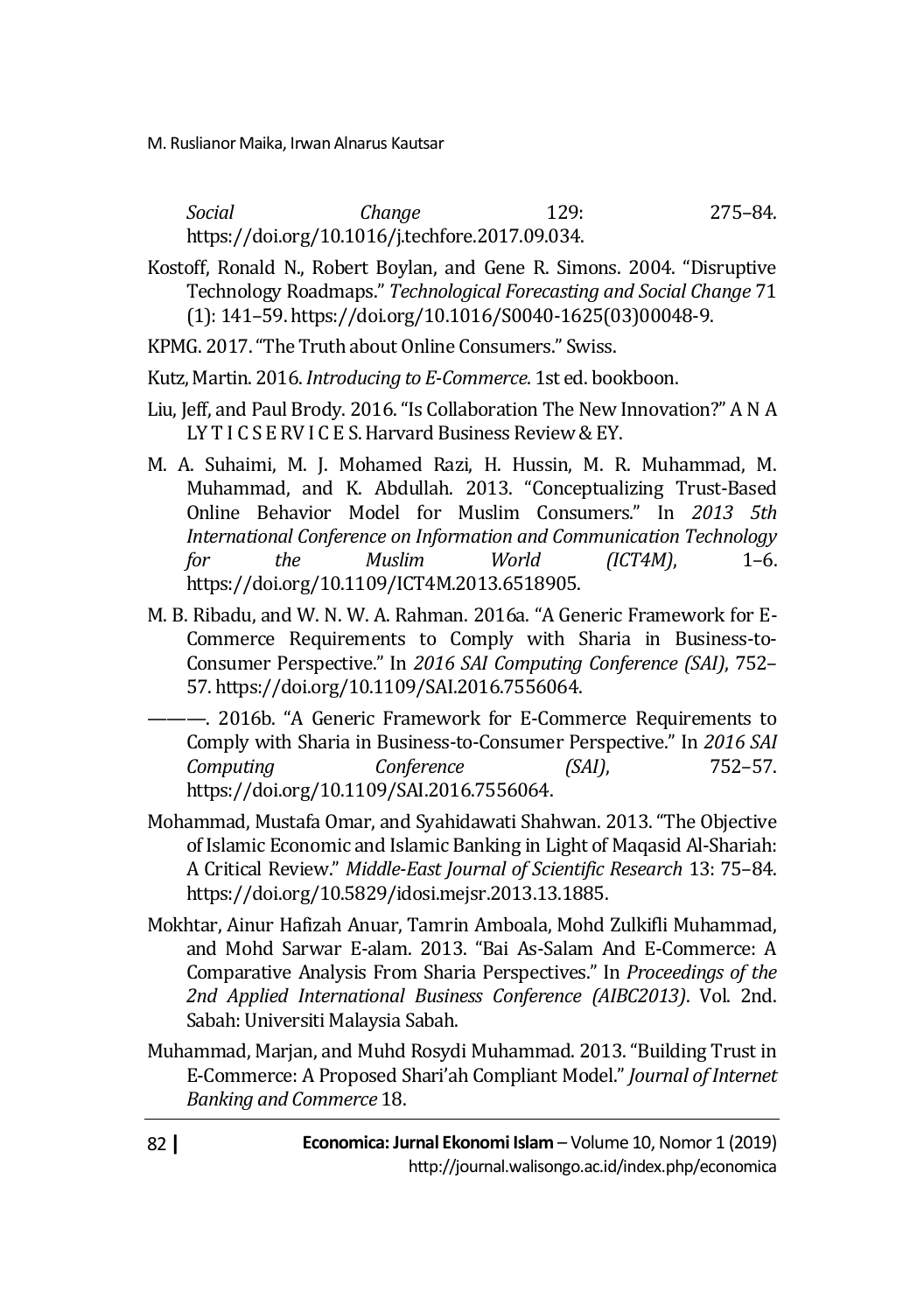- Muhammad, Marjan, rosydi Muhammad Muhd, Mohd Adam Suhaimi, Mohamed Jalaldeen Mohamed Razi, and Kalthom Abdullah. 2013. "Building Trust in E-Commerce from an Islamic Perspective: A Literature Review." *American Academic & Scholarly Research Journal* 5 (5): 161–68.
- Muhammad, Muhd Rosydi, Marjan Muhammad, and Khalil Mohammed Khalil. 2013. *Towards Shari'ah Compliant E-Commerce Transactions: A Review of Amazon.Com*. Vol. 15. https://doi.org/10.5829/idosi.mejsr.2013.15.9.11176.
- Muslim, Imam. 2005. *Shahih Muslim*. Edited by Muhammad Mahdi Al Sharif. 1st ed. Cairo: Dar Al kotob & Jarir Bookstore.
- Nawawi, I. 2014. *Riyad As Salihin: The Gardens of the Righteous*. Tughra Books. https://books.google.co.id/books?id=CxhRCwAAQBAJ.
- OJK. 2015. "Roadmap Perbankan Syariah Indonesia 2015-2019." Jakarta: Otoritas Jasa Keuangan.
- Omer, Spahic. 2011. *Madinah Market During The Prophet's TIme (Part 2)*. https://medinanet.org/2011/03/madinah-market-during-theprophets-time-part-2/.
- Ondrus, Jan, and Yves Pigneur. 2005. "A Disruption Analysis in the Mobile Payment Market." *System Sciences, 2005. HICSS'05. Proceedings of the 38th Annual Hawaii International Conference On* 00 (C): (pp. 84c–84c). IEEE. https://doi.org/10.1109/HICSS.2005.9.
- Quran.com. 2016. *Noble Quran*. https://quran.com/.
- Rafii, Farshad, and Paul J. Kampas. 2002. "How to Identify Your Enemies before They Destroy You." *Harvard Business Review* 80 (11): 115.
- Ribadu, Mohammed Bashir, and Wan Nurhayati Wan Ab Rahman. 2017. "An Integrated Approach towards Sharia Compliance E-Commerce Trust." *Applied Computing and Informatics*. https://doi.org/10.1016/j.aci.2017.09.002.
- Ribadu, Mohammed Bashir, and Wan Nurhayati Wan Ab. Rahman. 2017. "Sharia Compliance Service Quality Metrics For E-Commerce: An Exploratory Analysis." *Proceedings of International Conference on Computing and Informatics* 6th (April): 332–40.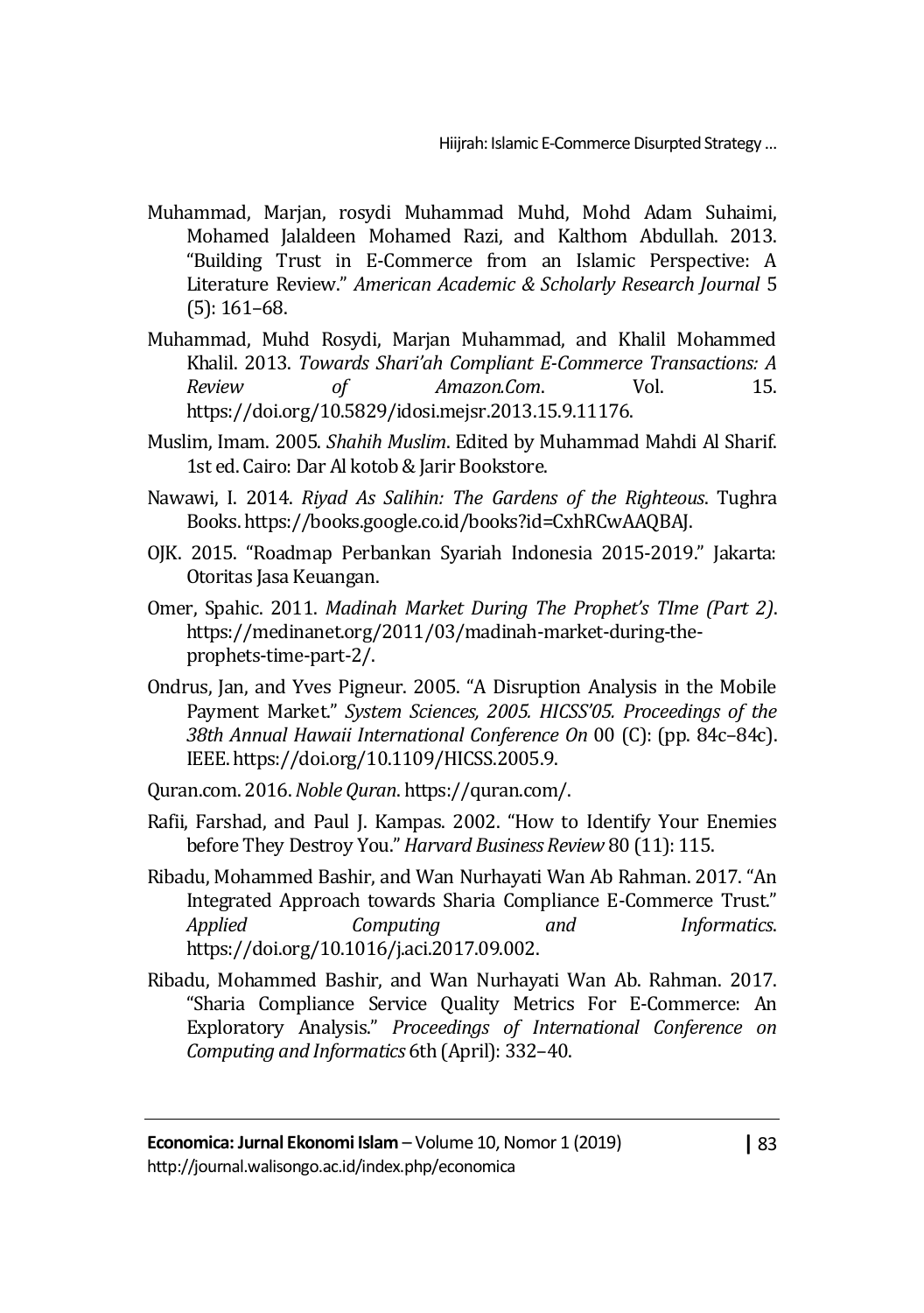- Riedl, Jens, Hady Farag, and Dorota Korenkiewicz. 2016. "Transportation and Logistics in a Changing World." Boston: Boston Consulting Group.
- Rigby, Darrell K. 2015. *Management Tools 2015*. Boston: Bain & Company, Inc.
- Rillo, Aladdin D, and Valdimir dela Cruz. 2016. "The Development Dimension of E-Commerce in Asia: Opportunities and Challenges." Papers and Brief 2016–2. ADBI Policy Brief. Japan, China, People's Republic of, United States, Switzerland, India: Asian Development Bank. https://www.adb.org/publications/development-dimension-ecommerce-asia-opportunities-and-challenges.
- S. K. Kassicieh, S. T. Walsh, J. C. Cummings, P. J. McWhorter, A. D. Romig, and W. D. Williams. 2002. "Factors Differentiating the Commercialization of Disruptive and Sustaining Technologies." *IEEE Transactions on Engineering Management* 49 (4): 375–87. https://doi.org/10.1109/TEM.2002.807293.
- Sampere, Juan PabloVazquez. 2016. "Why Platform Disruption Is So Much Bigger than Product." H02STS. Harvard: Harvard Business Review.
- Shah, Nuradli Ridzwan, Mohd Zainal Munshid, Faizah Bte Mohd Khalid, and Hanifah Bte Abdul Hamid. 2004. "E-Commerce In Islamic Perspectives: The Theoretical Framework, Key Success Factor And Challenges For Islamic E-Commerce Business." In *Proceeding of Knowledge Management International Conference*. Malaysia.
- Shanmugam, Bala, and Zaha Rina Zahari. 2009. *A Primer On Islamic Finance*. Edited by Elizabeth Collins. *Salient*. 1st ed. The Research Foundation of CFA Institute and the Research Foundation. https://doi.org/10.4103/0974-2700.76845.
- Sunnah.com. 2018a. *Jami At-Tirmidhi*. sunnah.com.
- ———. 2018b. *Sahih Al-Bukhari*. Book 3, Hadith 10. sunnah.com.
- ———. 2018c. *Sahih Muslim*. sunnah.com.
- ———. 2018d. *Sunan Abi Dawud*. Book of Wages. sunnah.com.
- ———. 2018e. *Sunan Ib Majah*. The Chapters on Business Transactions. sunnah.com.
- Su'ud, M.A. 1994. *Outlines of Islamic Economics.* Kuwait: International Islamic Book Centre.